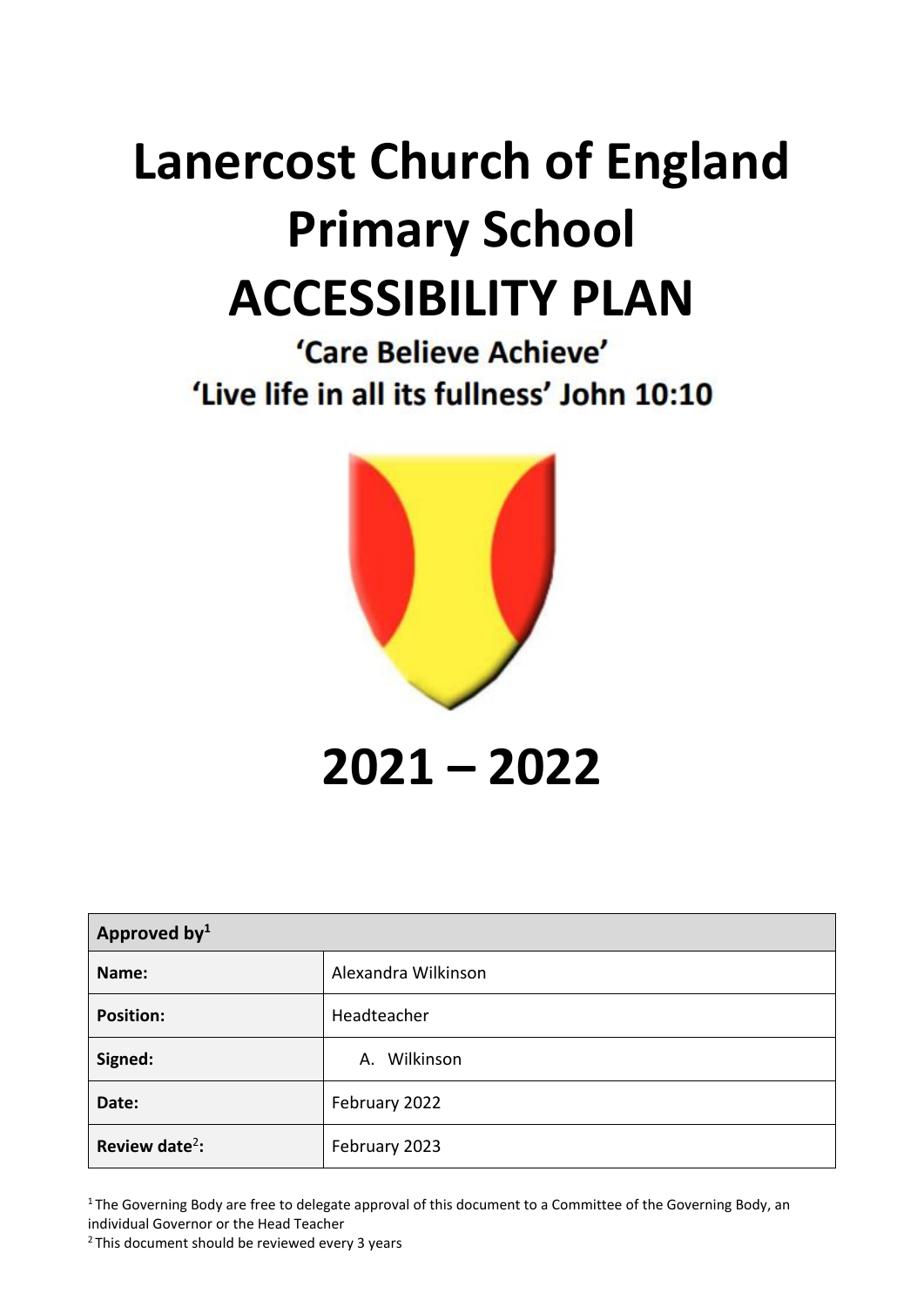# **REVIEW SHEET**

**The information in the table below details earlier versions of this document with a brief description of each review and how to distinguish amendments made since the previous version date (if any).**

| <b>Version</b><br><b>Number</b> | <b>Version Description</b>                                                                         | <b>Date of Revision</b> |
|---------------------------------|----------------------------------------------------------------------------------------------------|-------------------------|
| 1                               | Original                                                                                           | <b>March 2012</b>       |
| $\overline{2}$                  | Front Cover ONLY updated to take account of revised Statutory<br>Policy Guidance issued by the DfE | January 2013            |
| 3                               | Reformatted only                                                                                   | February 2014           |
| 4                               | Reformatted only                                                                                   | February 2015           |
| 5                               | Reformatted only                                                                                   | May 2017                |
| $6\overline{6}$                 | Very minor updates AND 'Date Complete' added to all Action<br>Plans (Appendices)                   | September 2018          |
| $\overline{7}$                  | Reviewed – links checked                                                                           | October 2019            |
| 8                               | Reviewed and updated by Acting Headteacher.                                                        | February 2022           |
|                                 |                                                                                                    |                         |
|                                 |                                                                                                    |                         |
|                                 |                                                                                                    |                         |
|                                 |                                                                                                    |                         |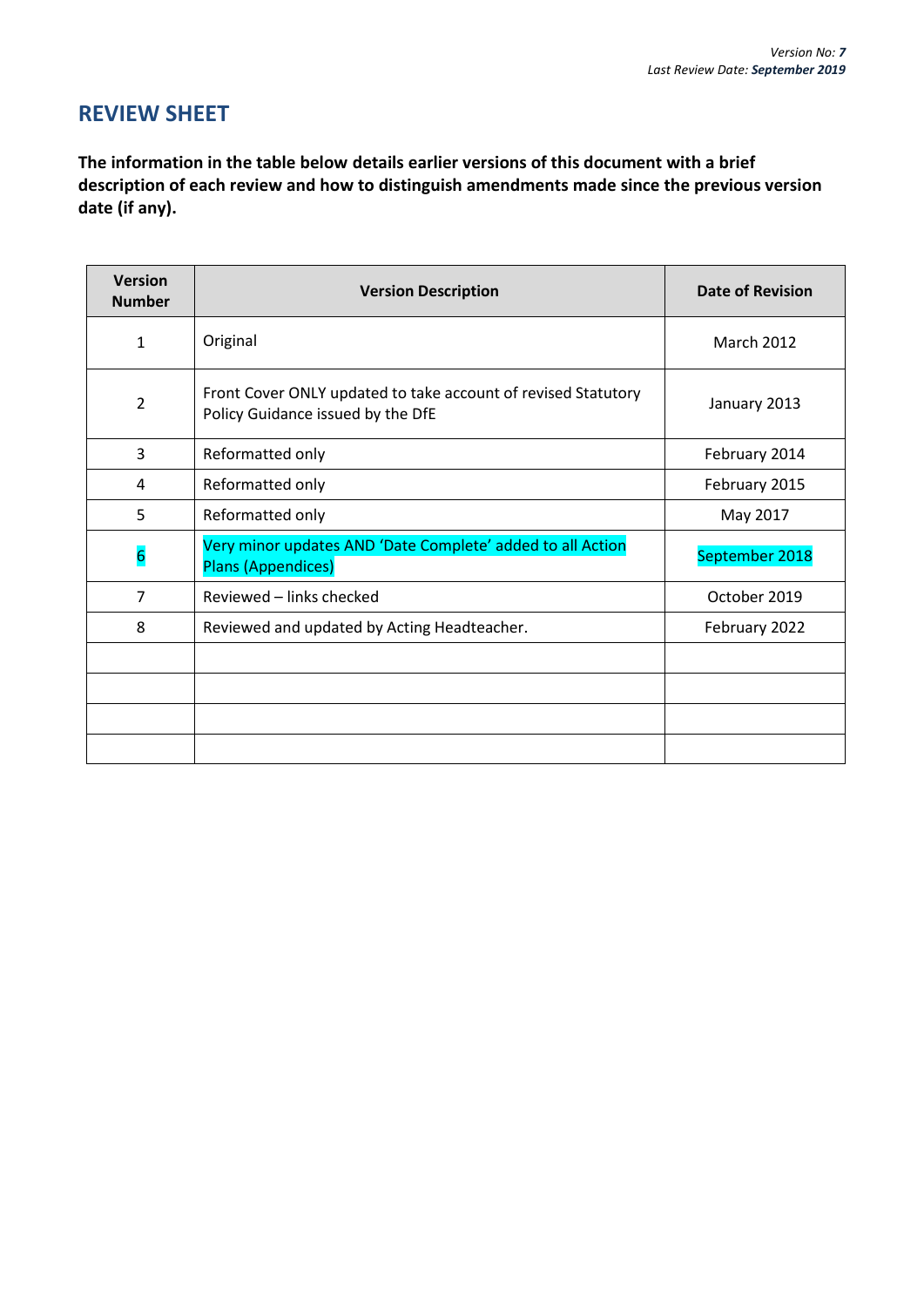# **CONTENTS**

| 1. |                      |                                                                                                     |  |  |  |
|----|----------------------|-----------------------------------------------------------------------------------------------------|--|--|--|
| 2. |                      |                                                                                                     |  |  |  |
| 3. |                      |                                                                                                     |  |  |  |
| 4. |                      |                                                                                                     |  |  |  |
| 5. |                      |                                                                                                     |  |  |  |
| 6. |                      |                                                                                                     |  |  |  |
| 7. |                      |                                                                                                     |  |  |  |
|    | 7.1                  |                                                                                                     |  |  |  |
|    | 7.2                  |                                                                                                     |  |  |  |
|    | 7.3                  |                                                                                                     |  |  |  |
| 8. |                      |                                                                                                     |  |  |  |
|    | 8.1                  | Increasing the extent to which disabled pupils can participate in the school/setting curriculum 6   |  |  |  |
|    | 8.2                  | Improving the physical environment of the school/setting to increase the extent to which disabled   |  |  |  |
|    | 8.3                  | Improving the delivery to disabled pupils of information that is provided in writing for pupils who |  |  |  |
|    | 8.4                  |                                                                                                     |  |  |  |
| 9. |                      |                                                                                                     |  |  |  |
|    | 9.1                  |                                                                                                     |  |  |  |
|    | 9.2                  |                                                                                                     |  |  |  |
|    | 9.3                  |                                                                                                     |  |  |  |
|    | 9.4                  |                                                                                                     |  |  |  |
|    |                      |                                                                                                     |  |  |  |
|    | <b>APPENDIX A(i)</b> | Template Plan (Improving Access to the Curriculum)                                                  |  |  |  |

| APPENDIX A(ii) | $\overline{\phantom{0}}$ | Template Plan (Improving Access to the Physical Environment) |
|----------------|--------------------------|--------------------------------------------------------------|
|                |                          |                                                              |

APPENDIX A(iii) - Template Plan (Improving Access to Written Information)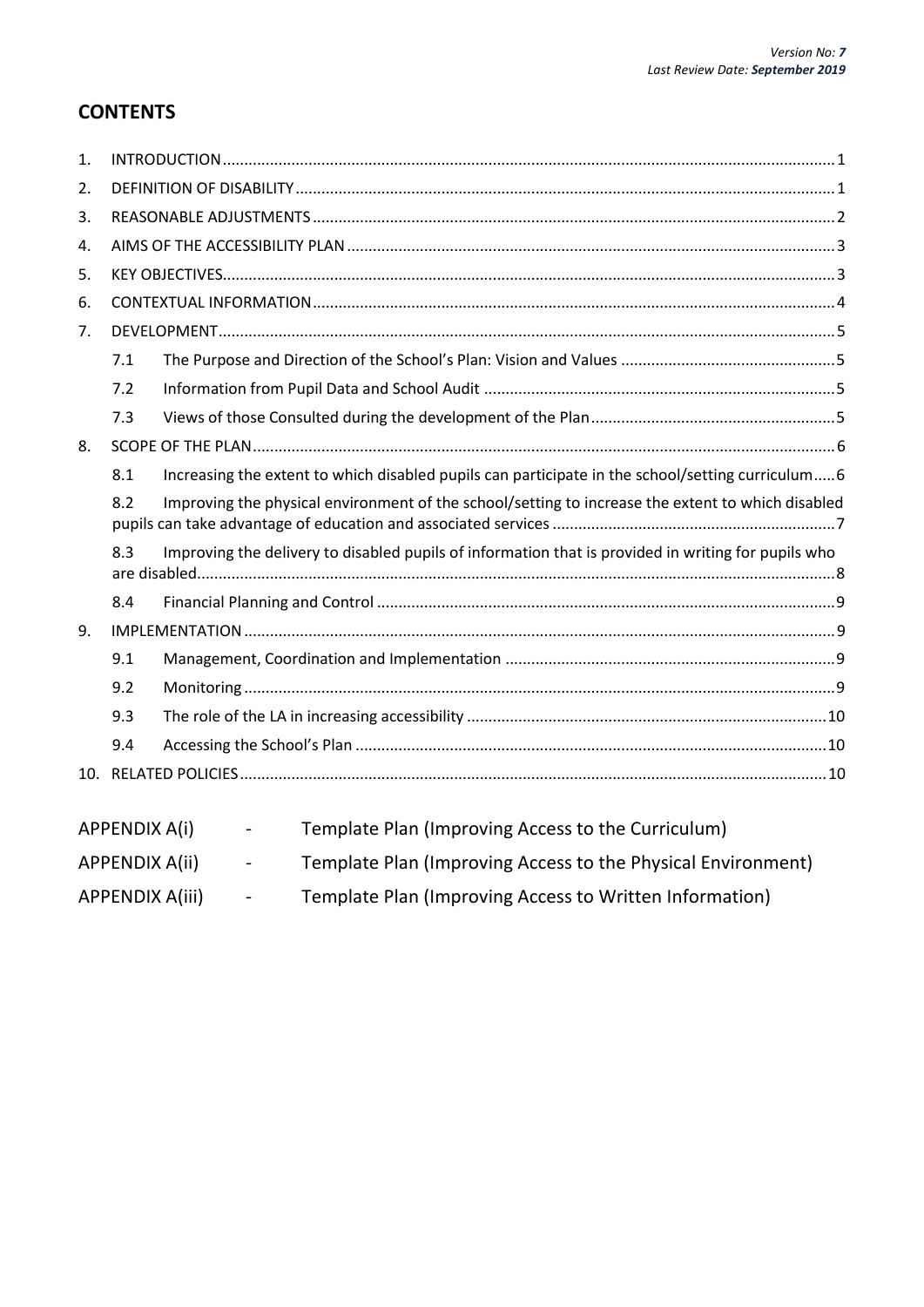*This page is intentionally blank for printing purposes*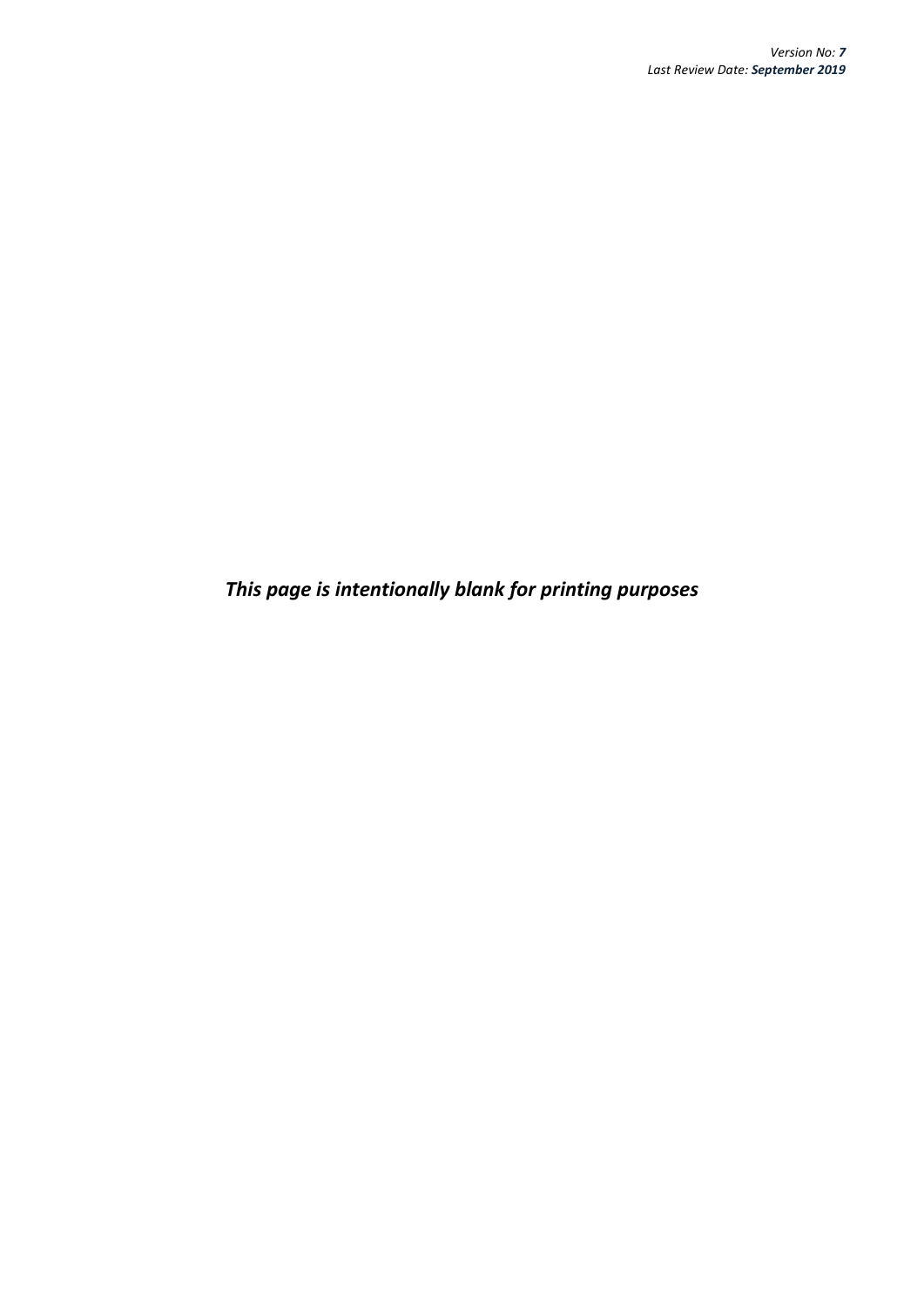# <span id="page-4-0"></span>**1. INTRODUCTION**

The Equality Act 2010 replaced all previous equality legislation such as the Race Relations Act, Disability Discrimination Act (DDA) and Sex Discrimination Act.

The Equality Act 2010 provides a single, consolidated source of discrimination law, covering all the types of discrimination that are unlawful. It simplifies the law by removing anomalies and inconsistencies that had developed over time in the existing legislation, and it extends the protection from discrimination in certain areas.

The law on disability discrimination is different from the rest of the Act in a number of ways. The overriding principle of equalities legislation is generally one of equal treatment. However the provisions in relation to disability are different in that you may, and often must, treat a disabled person more favourably than a non-disabled person.

There are some minor differences around disability in the new Act when compared with the previous legislation.

- The Equality Act does not list the types of day to day activities which a disabled person must be unable to carry out to meet the definition
- Failure to make a reasonable adjustment can no longer be justified. The fact that it must be 'reasonable' provides the necessary test.
- Direct discrimination against a disabled person can no longer be justified (bringing it into line with the definition of direct discrimination generally).
- From September 2012 schools and local authorities are under a duty to supply auxiliary aids and services as reasonable adjustments where these are not being supplied through a statement of SEND.

As in previous legislation a school/setting must not discriminate against a pupil because of something that is a consequence of their disability.

It is unlawful for a school/setting to treat a disabled pupil unfavourably. Such treatment could amount to:

- Direct discrimination
- Indirect discrimination
- Discrimination arising from a disability
- Harassment

Direct discrimination can never be justified but a school/setting could justify indirect discrimination against a disabled pupil, and discrimination arising from a disability if the discrimination is the result of action that is a 'proportionate means of achieving a legitimate aim'.

# <span id="page-4-1"></span>**2. DEFINITION OF DISABILITY**

Equality Act 2010: a person has a disability if:

- they have a physical or mental impairment;
- the impairment has a substantial and long-term adverse effect on their ability to perform normal day-to-day activities.

For the purposes of the Act, these words have the following meanings:

- 'substantial' means more than minor or trivial;
- 'long-term' means that the effect of the impairment has lasted or is likely to last for at least twelve months (there are special rules covering recurring or fluctuating conditions);
- 'normal day-to-day activities' include everyday things like eating, washing, walking and going shopping.

People who have had a disability in the past that meets this definition are also protected by the Act.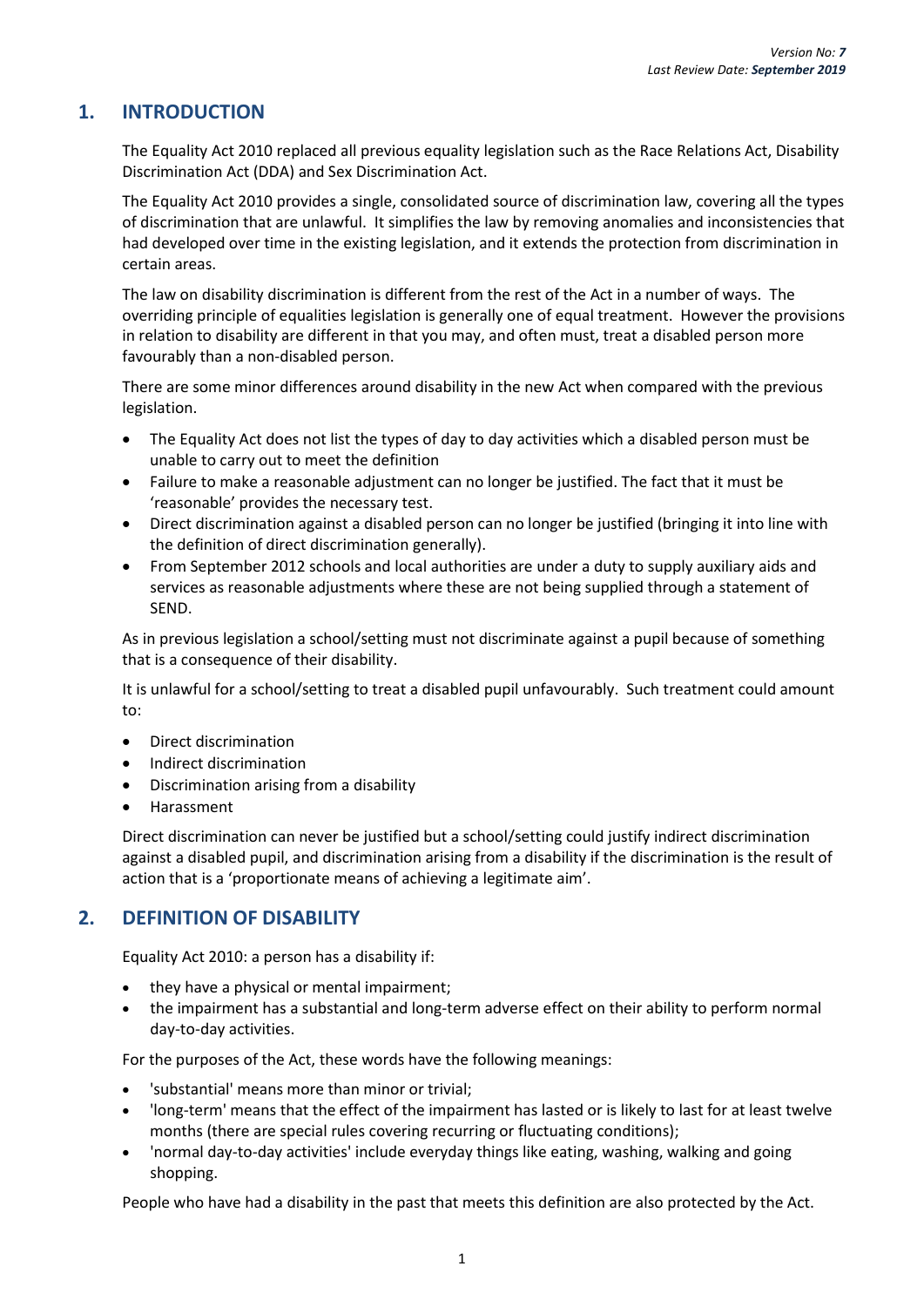#### **Progressive conditions considered to be a disability**

There are additional provisions relating to people with progressive conditions. People with HIV, cancer or multiple sclerosis are protected by the Act from the point of diagnosis. People with some visual impairment are automatically deemed to be disabled.

#### **Conditions that are specifically excluded**

Some conditions are specifically excluded from being covered by the disability definition, such as a tendency to set fires or addictions to non–prescribed substances.

It should be noted that this definition is *not just regarding physical difficulties* but also covers a wide range of:

- Sensory difficulties
- Learning difficulties
- Impairment resulting from, or consisting of, a mental illness

In addition there is a range of 'hidden impairments' such as

- **Dyslexia**
- Speech and Language Impairments
- Autism
- Attention Deficit Hyperactivity Disorder (ADHD)

Impairment does not itself mean that a pupil is disabled but rather it is the effect on the pupil's ability to carry out normal day-to-day activities in one or more of the following areas that has to be considered:

- Mobility
- Manual dexterity
- Physical coordination
- Continence
- Ability to lift, carry or otherwise move everyday objects
- Speech, hearing or eyesight
- Memory or ability to concentrate, learn or understand
- Perception of risk of physical danger

## <span id="page-5-0"></span>**3. REASONABLE ADJUSTMENTS**

We have a duty to make reasonable adjustments for disabled pupils:

- When something we do places a disabled pupil at a substantial disadvantage to other pupils, we must take reasonable steps to avoid that disadvantage;
- We will be expected to provide an auxiliary aid or service for a disabled pupil when it would be reasonable to do so, and where such an aid would alleviate any substantial disadvantage the pupil faces in comparison to his non-disabled peers.

A failure to make a reasonable adjustment can no longer be justified. The test is whether the adjustment is reasonable, and if it is then there can be no justification for why it is not made. We will not be expected to make adjustments that are not reasonable.

There is as yet no clarity on what may be 'reasonable' although the Code of Practice will include factors that should be taken into account. It will be for us to decide the reasonableness of adjustments based on the individual circumstances of each case. Factors to consider may include the financial or other resources available, the effectiveness of the adjustment, its effect on other pupils, health and safety requirements, and whether aids have been made available through the SEND route.

The reasonable adjustments duty is intended to complement the accessibility planning duties, and the existing SEND statement provisions, under which Local Authorities have to provide auxiliary aids and services where a statement details that provision. When a disabled pupil does not have a statement of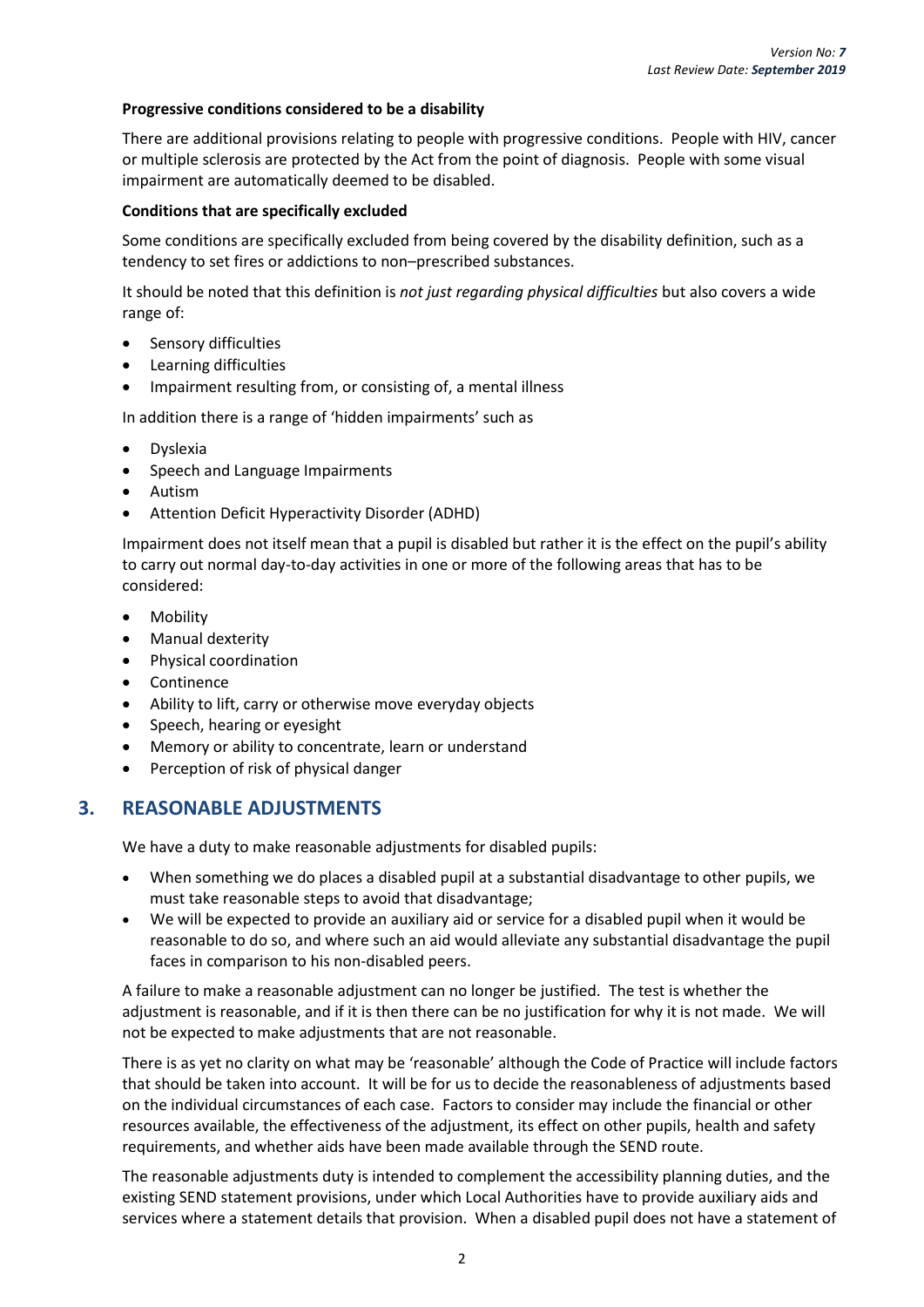SEND (or the statement does not provide the necessary aid) then the duty to consider reasonable adjustments and provide such auxiliary aids will fall to the school/setting.

As in the previous legislation we are not under a duty to make alterations to the physical environment though we should be planning to do so as part of our Accessibility planning.

## <span id="page-6-0"></span>**4. AIMS OF THE ACCESSIBILITY PLAN**

The planning duties on schools/settings and Local Authorities are the same as the duties in the previous DDA. Schools/settings are required to have an Accessibility Plan detailing how they will improve access to the physical environment, increase access to the curriculum for disabled pupils, and how they will improve the availability of accessible information to disabled pupils. The LA is required to have an Access Strategy.

In Lanercost, we have a commitment to equal opportunities for all members of the school/setting community and our Accessibility Plan outlines our intention to remove barriers for disabled pupils and to:

- increase the extent to which disabled pupils can participate in the different areas of the national curriculum, increase access to extra-curricular activities and the wider school/setting curriculum;
- improve the physical environment of schools/settings to enable disabled pupils to take better advantage of education, benefits, facilities and services provided; and
- improve the availability of accessible information to disabled pupils.

Furthermore, under our equality duties, we intend to improve the physical environment of the school/setting to enable any disabled person (pupil, parent/carer, employees or visitor) to access facilities and services and improve the availability of accessible information to any disabled person.

This Accessibility Plan will, therefore, **begin the process of addressing the needs of disabled people**  through specific targets.

It is a requirement that the school's/setting's accessibility plan is resourced, implemented and reviewed and revised as necessary. Attached is a set of action plans showing how the school/setting will address the priorities identified in the plan

Compliance with the disability duty under the Equality Act is consistent with the school's/setting's aims and Single Equality Scheme, and the operation of the school's/settings SEND policy.

The Action Plan for physical accessibility relates in part, to the Asset Management Plan (access section) of the School, which is undertaken regularly by the Local Authority. It may not be feasible to undertake some of the works during the life of this Accessibility Plan and therefore some items will roll forward into subsequent plans. The Plan will need to be revisited prior to the end of each first three-year plan period in order to inform the development of the new Plan for the following period.

We strive to ensure that the culture and ethos of the school/setting are such that, whatever the abilities and needs of members of the school/setting community, everyone is equally valued and treats one another with respect. Pupils should be provided with the opportunity to experience, understand and value diversity.

# <span id="page-6-1"></span>**5. KEY OBJECTIVES**

The key objectives of our Accessibility Plan are as follows:

- To reduce and eliminate barriers to access to the curriculum and to full participation in the school/setting community for pupils, and prospective pupils, with a disability.
- We are committed to providing a fully accessible environment which values and includes all pupils, staff, parents and visitors regardless of their education, physical, sensory, social, spiritual, emotional and cultural needs. We are committed to challenging negative attitudes about disability and accessibility and to developing a culture of awareness, tolerance and inclusion.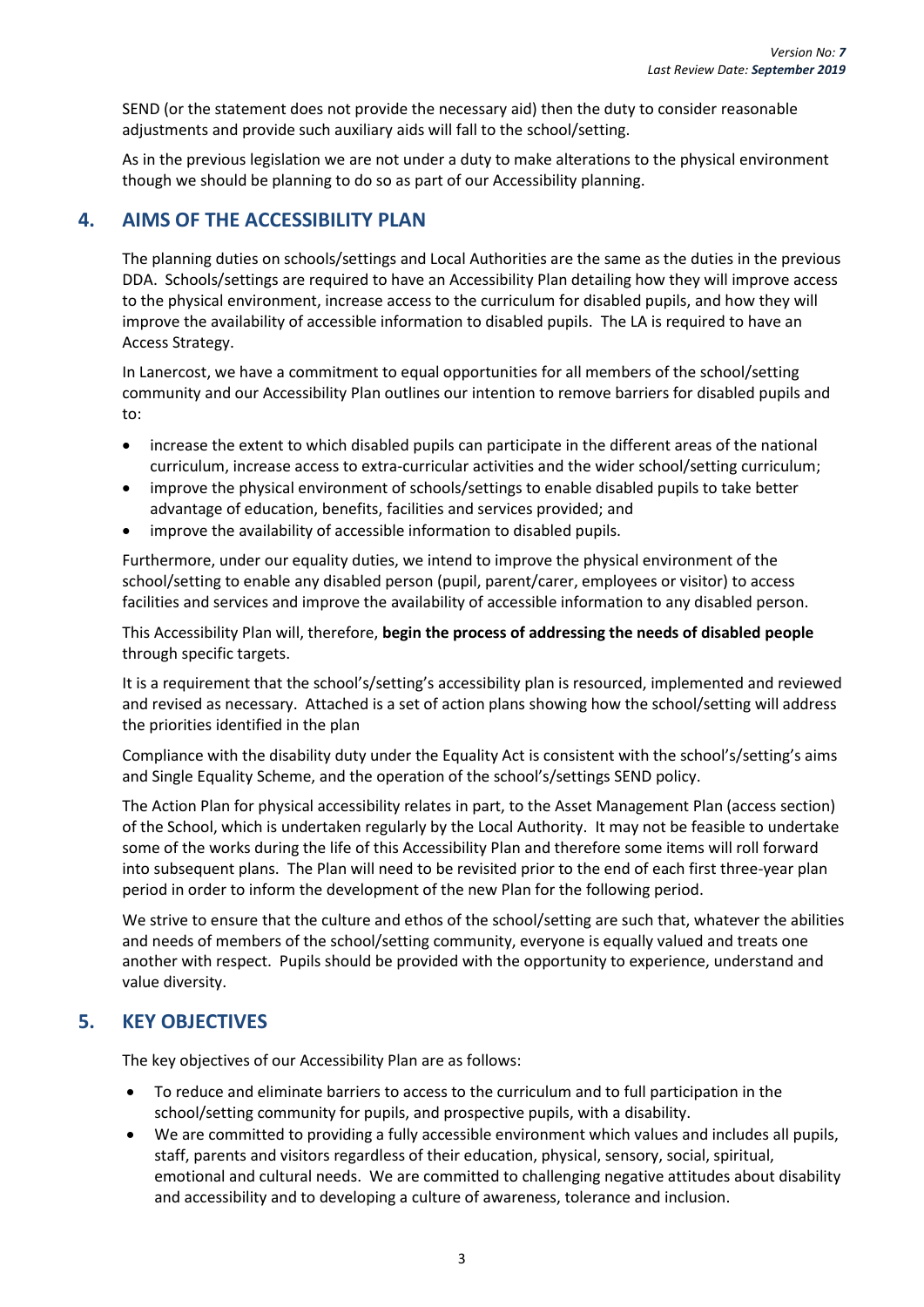- We are committed to providing all pupils with a broad and balanced curriculum, differentiated and adjusted to meet the needs of individual pupils and their preferred learning styles; and we endorse the key principles in the National Curriculum Framework [\(Click here to access\)](http://www.education.gov.uk/schools/teachingandlearning/curriculum) which underpin the development of a more inclusive curriculum:
	- setting suitable learning challenges;
	- responding to a pupil's diverse learning needs;
	- overcoming potential barriers to learning and assessment for individuals and groups of pupils.

## <span id="page-7-0"></span>**6. CONTEXTUAL INFORMATION**

Lanercost Church of England Primary School is a popular rural village school of 78 children from ages 3 years -11 years (our numbers have remained consistent over the past few years). We are a voluntary controlled school with our own nursery, funded by Cumbria Local Authority and situated about 10 miles east of Carlisle in the Irthing Valley.

We have mixed age classes which we believe are hugely beneficial to the pupils in terms of their social development, cohesion and feeling of being part of our school 'family'. Class sizes are generally small, as we offer a four-class structure across the day. However, this does mean that class teachers cannot always plan against specific single year group expectations. Instead, we ensure that all pupils have access to the statutory curriculum over time, often through a rolling curriculum programme. The school offers wrap around care from 7:45 am – 8:30am Mon – Fri (Breakfast Club) and Stay and Play (3:30 - 4:30pm) Tues, Wed and Thurs.

Lanercost itself has relatively few houses and most of the children who attend the school come from surrounding villages and are transported to the school by parents. Approximately 23% of children come to school by taxi. This can have an impact on how we communicate with parents. To address this, we distribute weekly newsletters, operate a text messaging service and hold regular evening meetings and presentations for parents. As a result, the school and parents are working effectively in partnership to provide a high standard of care and education.

Strong links with The Priory continues to enhance and strength our Christian ethos. Church members are directly involved in school through: Worship; Harvest, Christmas & Easter services held in The Priory The church has provided opportunities for the staff to develop their understanding of Christianity through 'Christianity Explored' and the church provides a venue for 'Experience Easter' and 'Experience Pentecost'.

There are strong well-established links within the community: We have designed our curriculum both to reflect our vision and to reflect our school's circumstances. We aim to make the most of our beautiful location, which is a stone's throw from Hadrian's Wall; Lanercost Priory; Naworth Castle and close to Northumbria National Park. At the same time, we address the challenges of our rural location, through providing opportunities for children to learn about the wider world and experience cultural enrichment. Experiential learning is core to our curriculum e.g. burning a Viking longship, Tudor banquet at Naworth Castle and an evacuation to Langwathby, trips to London, Belfast and York.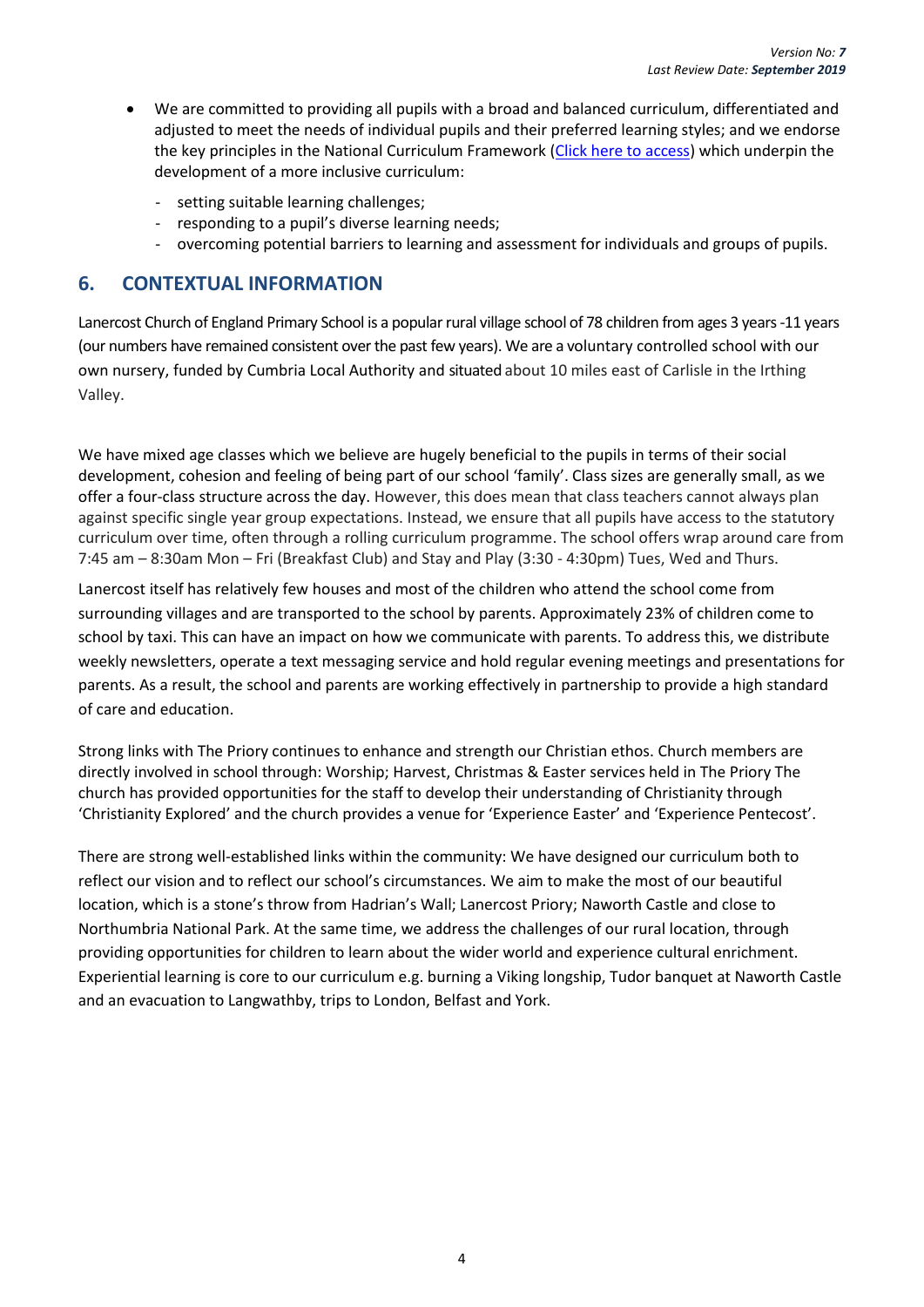# <span id="page-8-0"></span>**7. DEVELOPMENT**

## <span id="page-8-1"></span>**7.1 The Purpose and Direction of the School's Plan: Vision and Values**

At Lanercost we aim:

- has high ambitions for its disabled pupils and expects them to participate and achieve in every aspect of school life;
- is committed to identifying and then removing barriers to disabled students in all aspects of school life;
- values the individual and the contribution they make to all aspects of school life;
- will strive to ensure that its disabled pupils have access to all areas of the curriculum and teaching resources so as to develop fully in their education;
- acknowledges a commitment to embrace the key requirements set out in the National Curriculum Inclusion Statement;
- will continue to focus on removing barriers in every area of the life of the school;
- is committed to embracing equal opportunities for all members of the school community.

#### <span id="page-8-2"></span>**7.2 Information from Pupil Data and School Audit**

Lanercost Church of England Primary School has identified that we have, as at the start of the academic year 2021/2022 have 0 students regarded as disabled under the terms of the DDA.

. • Our annual development plan takes into account the needs of our diverse student population as well as the needs of its wider community.

• Currently there are no students with a disability currently in feeder nursery schools who may wish to come here have been identified through dialogue with the Local Authority agencies tasked with supporting those students in its area with disabilities.

In order to ensure that our data is up to date and accurate we will:

• liaise with the Local Authority so as to identify and therefore plan a response to students with a disability well before they arrive;

- improve the information dissemination from our Learning Support facility;
- implement a system that allows parents to inform us if they themselves have a disability;
- identify early on in their school career any obstacles to the effective learning of disabled students;
- use all available data to inform the planning of individual student learning patterns;
- use information supplied via previous LA Asset Management/Accessibility Audits to assist us to develop an action plan to reduce obstacles for the school/setting community.

#### <span id="page-8-3"></span>**7.3 Views of those Consulted during the development of the Plan**

Lanercost CofE Primary School

*We will:* 

- *ensure the development of the plan involves coordination with the Local Authority in line with the LA Accessibility Strategy and ensure that we provide the best choices for students wanting to enrol here;*
- *consult the full governing body/SEND governor/relevant sub-committee;*
- *consult staff including specifically SENCo, heads of year/department, safety committee;*
- *set up a structure to allow the views of students, both able and disabled to be taken into account;*
- *survey parents/carers to ascertain their views on our provision for disabled students and any developments they feel would be of use to the students and also offer parents alternative ways of answering the survey;*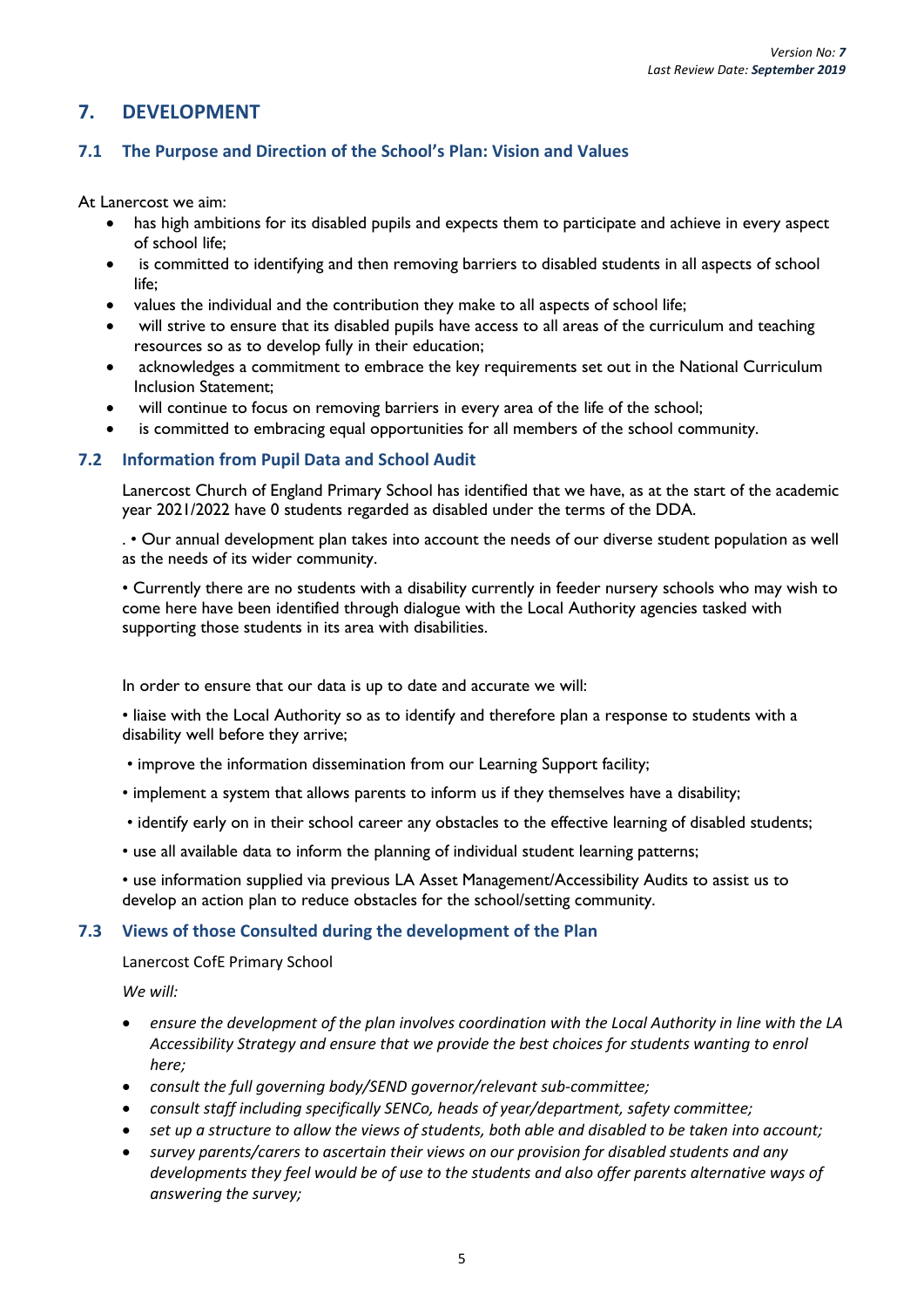- *involve outside agencies who already exist to assist disabled students in their education and future careers;*
- *ensure the views of ALL those consulted are taken into consideration and the plan modified where reasonable to meet the needs of stakeholders;*

# <span id="page-9-0"></span>**8. SCOPE OF THE PLAN**

## <span id="page-9-1"></span>**8.1 Increasing the extent to which disabled pupils can participate in the school/setting curriculum**

- to investigate how the access to those areas of the curriculum that are normally difficult for disabled students to access can be improved;
- to further investigate what support or alternative approaches can be adopted to increase the choice/participation of disabled students;
- to investigate alternative provision/routes and collaboration that will assist disabled students to learn including liaison with the LA Special Educational Needs and Disabilities (SEND) Statementing and Provision Team**.**

We plan to increase access to the **curriculum** for pupils with a disability, expanding the curriculum as necessary to ensure that pupils with a disability are as, equally, prepared for life as are the able-bodied pupils. This covers teaching and learning and the wider curriculum of the school/setting such as participation in after-school clubs, leisure and cultural activities or off-site visits. It also covers the provision of specialist **aids and equipment**, which may assist these pupils in accessing the curriculum. The school/setting will continue to seek and follow the advice of LA services, such as specialist teacher advisers and SEND inspectors/advisers, and of appropriate health professionals from the local NHS Trusts.

This strand of the planning duty will help to improve access to a full, broad and balanced curriculum. It covers a range of elements including ensuring that teaching and learning is accessible through school and classroom organisation and support, especially deployment of staff, timetabling, curriculum options and staff information and training. Schools will be expected to plan to improve progressively access to the curriculum for all disabled pupils although many adjustments to access will be dependent on individual needs and may be provided through the SEND framework. The accessibility strategies and plans will help to ensure that schools are planning and preparing to respond to the particular needs of individual pupils. Governors should identify action in the school access plan to enhance teaching and learning opportunities for all those in the school community with disabilities. These may include:

• consideration of whole-school ways of increasing participation in activities such as after-school clubs, leisure and cultural activities, as well as off-site visits, particularly for difficult-to-include pupil groups, such as those with physical or behavioural challenges;

• how threats to participation have been analysed using risk assessment proforma and action taken to reduce those identified risks;

• identifying how classroom support arrangements, such as deployment of teaching assistants, provision of ICT, contribute to, and enhance learning opportunities;

• deciding how the implementation of specific strategies such as flexible or shared timetabling, nurture groups, counselling provision, access to therapy, first day absence response, have enhanced attendance and participation;

• consideration of how classroom/group organisation has been targeted to ensure that all pupils achieved increased levels of school success;

• description of action to increase curriculum choice and/or flexibility has enhanced the access to appropriate qualifications/attainments;

• consideration of the school response to pupils through the application of the SEND Code of Practice has improved pupil attainment and how effective communication regarding specific pupil needs has been achieved and is monitored;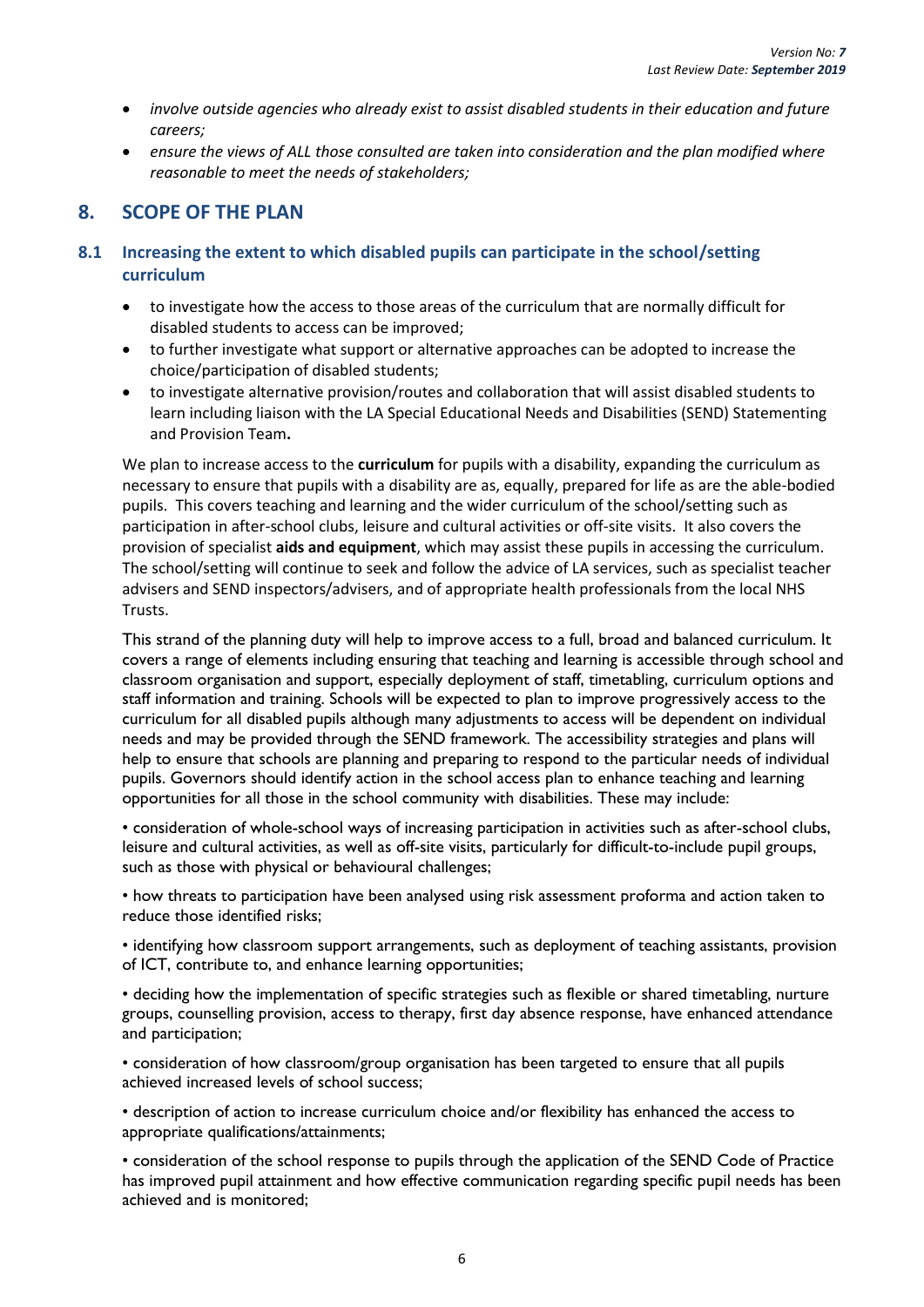• consideration of how liaison, increased communication and relationships with external agencies has supported and enhanced pupils' access to the curriculum and how this is monitored and improvements targeted;

• identifying how staff training needs in order to effectively meet the diverse abilities and disabilities of all pupils, including prospective pupils who may require manual handling, signing, personal hygiene support etc. has been identified and supported;

• identifying pupil peer support mechanisms and the ways that the school/setting has ensured pupils have a voice in decisions that affect them;

• acting to ensure that disabled members of the school community are seen in a positive light through publications promoting disability and providing positive role models of adults with disabilities to encourage success and achievement;

• ensuring that action has been undertaken to ensure that parents and carers see themselves as partners in their children's education and are increasingly willing to actively support their children's education;

• enhancing the positive culture and ethos of the school by undertaking quality marks or other additional intervention to improve the school's ability to include those with disabilities.

### <span id="page-10-0"></span>**8.2 Improving the physical environment of the school/setting to increase the extent to which disabled pupils can take advantage of education and associated services**

- in consultation with the LA (where necessary and appropriate) investigate various improvements to the site;
- improve accessibility points to different curriculum areas;
- investigate ways of making the site more accessible to both disabled parents and adult users.

The school/setting will take account of the needs of pupils and visitors with physical difficulties and sensory impairments when planning and undertaking future improvements and refurbishments of the site and premises, such as improved access, lighting, acoustic treatment and colour schemes, and more accessible facilities and fittings. This is required regardless of whether the school/setting has pupils or visitors with disabilities and is preparation for a situation when they do.

Taking into consideration the aims of the school's accessibility plan, the Governing Body will prioritise areas for development, linked to the needs of pupils and staff. These will be included in the whole school development plan and monitored at least annually. The Health and Safety and Building subcommittee will report annually to the Governing Body.

This strand of the planning duty covers aids to improve the physical environment of the school and physical aids to access education. The physical environment includes things such as steps, stairways, kerbs, exterior surfaces and paving, parking areas, building entrances and exits (including emergency escape routes), internal and external doors, gates, toilets and washing facilities, lighting, ventilation, lifts, floor coverings, signs and furniture. Aids to physical access include ramps, handrails, lifts, widened doorways, electromagnetic doors, adapted toilets and washing facilities, adjustable lighting, blinds, induction loops and way-finding systems.

Physical aids to access education cover things such as ICT equipment, enlarged computer screens and keyboards, concept key boards, switches, specialist desks and chairs and portable aids for children with motor coordination and poor hand/eye skills, such as extra robust scientific glassware and specialist pens and pencils.

In maintained schools the provision of a special piece of equipment or extra assistance will generally be made through the SEND framework and to a lesser extent through the planning duty which applies to all schools. The distinction between auxiliary aids and services provided through the SEND route and those provided under the planning duty is that the SEND duties relate to the individual, whereas the planning duty relates to the provision of aids or services in terms of the population (and future population) of the school. For example, a pupil with visual impairment might have low vision aids provided through the statement of SEND but the school might as a general measure provide blinds and adjustable lighting and colour distinction through the planning duty.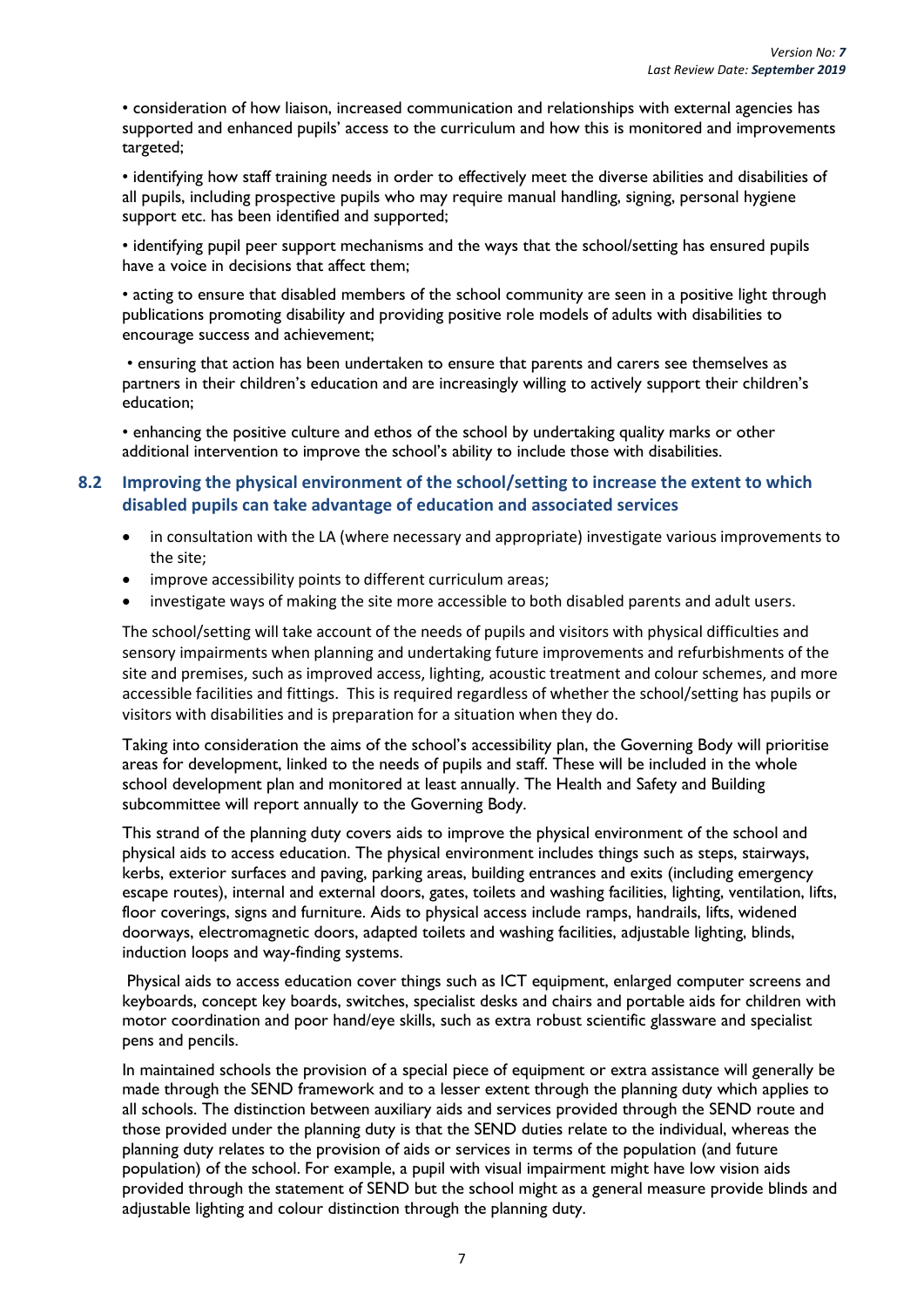The Governing body will want to consider and record reflection upon all areas of the physical environment such as:

• Changes to improve access to doors, stairs, toilet, changing facilities, and consideration of the impact of signs, colour schemes and colour contrast, lighting, heating etc.

• Changes outside of the school e.g. provision of disabled parking etc.

• Management and organisation issues such as maintenance of lights, fire alarms appropriate to those with hearing impairments etc.

• Increased access to and maintenance of, auxiliary aids, ICT apparatus such as computer hardware/software.

• Improvement to the acoustic environment that might include installation of soundfields/hearing loop systems.

• Improvements of storage implications for wheelchairs and other mobility devises.

• Application and progress on capital funding for major access works funded by the Schools Access Initiative through the Local Authority, and details on schools funds delegation to support targets such as provision of suitable floor coverings, furniture and layout of the playgrounds.

## <span id="page-11-0"></span>**8.3 Improving the delivery to disabled pupils of information that is provided in writing for pupils who are disabled**

We will strive to:

- produce all school/setting literature at the correct font size to help visually impaired students;
- investigate alternative ways of providing access to information, software and activities;
- investigate ways of communicating effectively with disabled parents and carers and other disabled adult users of the site.

The school/setting plans to improve the delivery of **written information** to pupils, staff, parents and visitors with disabilities. Examples might include handouts, timetables, textbooks and information about the school/setting and school events. The information should be made available in various preferred formats within a reasonable time frame. The school/setting will make itself aware of local services, including those provided through the LA, for providing information in alternative formats when required or requested.

The Headteacher and/or members of the Health and Safety committee will prepare an information plan consistent with the aims and objectives of the accessibility plan and who will monitor the plan and report on it to governors.

This part of the duty covers planning to make information normally provided by the school in writing to its pupils – such as handouts, timetables, textbooks, information about school events – available to disabled pupils. This will include alternative formats such as Braille, audio tape and large print and also the provision of information orally, through lip speaking or sign language, through a recognised symbol system or ICT. This information should also be made available within a reasonable time frame and take account of the pupils' disabilities and pupils' and parents' preferred formats.

The Governors may wish to decide how this is to be achieved, perhaps by:

• Informing readers that school published material is available in a selection of formats e.g. Braille, Makaton, audio tapes and identifying how they can access this provision if requested.

• Considering how to increase information accessibility for those who have English as an additional language or other communication impairments, at school meetings etc.

• Identifying how they have considered the readability of information including that provided by the school website, and how it is monitored to ensure accessibility to a wide range of diverse needs and abilities.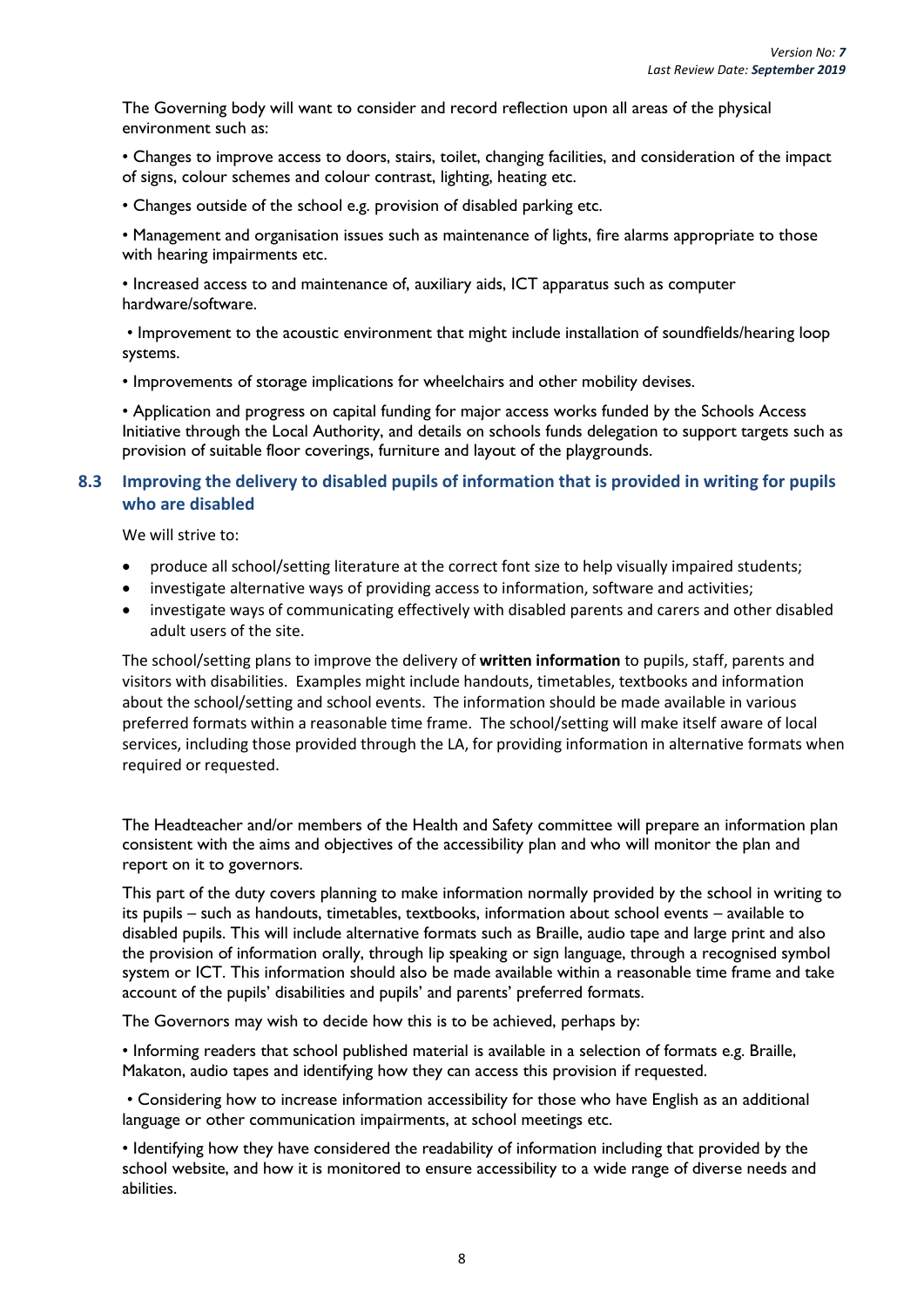• Identifying how textbooks and other pupil information are selected and provided to meet a diversity of pupil needs.

• Ensuring the monitoring of effectiveness of adult support to enhance the opportunities for pupils/parents who have difficulties in accessing information

### <span id="page-12-0"></span>**8.4 Financial Planning and Control**

The Head teacher with Senior Management Team, together with the Finance Committee will review the financial implications of the School/Setting Accessibility Plan as part of the normal budget review process. The objective is that over time School/Setting Accessibility Plan actions will be integrated into the School/Setting Development Plan.

We will finance the plan by identifying costs and incorporating them into current and future budget commitments.

## <span id="page-12-1"></span>**9. IMPLEMENTATION**

#### <span id="page-12-2"></span>**9.1 Management, Coordination and Implementation**

*Lanercost Church of England Primary school's leadership Team will undertake a disability audit using a cross section of staff, pupils and parents (refer to Section 7.3).*

*As a result of the audit, we shall:* 

- *produce action plans, with definite time scales for the implementation of the actions implicit in the plan;*
- *plans to provides workshops so staff can understand and buy into the Accessibility Plan and not see it as a bolt on;*
- *present the plan to the governing body for their approval;*
- *modify the plan based on the views of stakeholders;*
- *review the plan and the associated action plans to see if milestones are being met. This plan will be reviewed and adjusted as necessary every three years.*

#### <span id="page-12-3"></span>**9.2 Monitoring**

We recognise that monitoring is essential to ensure that pupils with disabilities are not being disadvantaged, and that monitoring leads to action planning.

*Here describe how and what will be monitored.*

*Governors will be required to comment in their annual report to parents on the accessibility plan and identify any revisions as necessary. Evaluation that may be useful to judge success may include:*

- *success in meeting identified targets;*
- *changes in physical accessibility of school/setting buildings;*
- *questionnaires, responses from stakeholders e.g. parents, pupils and staff, indicate increased confidence in the school's/setting's ability to promote access to educational opportunities for pupils with disabilities;*
- *improved levels of confidence in staff in reducing the obstacles to success for pupils with additional needs;*
- *recorded evidence that increased numbers of pupils with disabilities are actively participating in all areas of the school/setting;*
- *recorded evidence that fewer pupils are being excluded from school/setting opportunities as their needs are being more effectively addressed through the application of strategies and procedures;*
- *increased levels of achievement for pupils with disabilities;*
- *pupil responses; verbally, pictorially and written that indicate that they feel themselves to be included;*
- *Ofsted inspections that identify higher levels of educational inclusion.*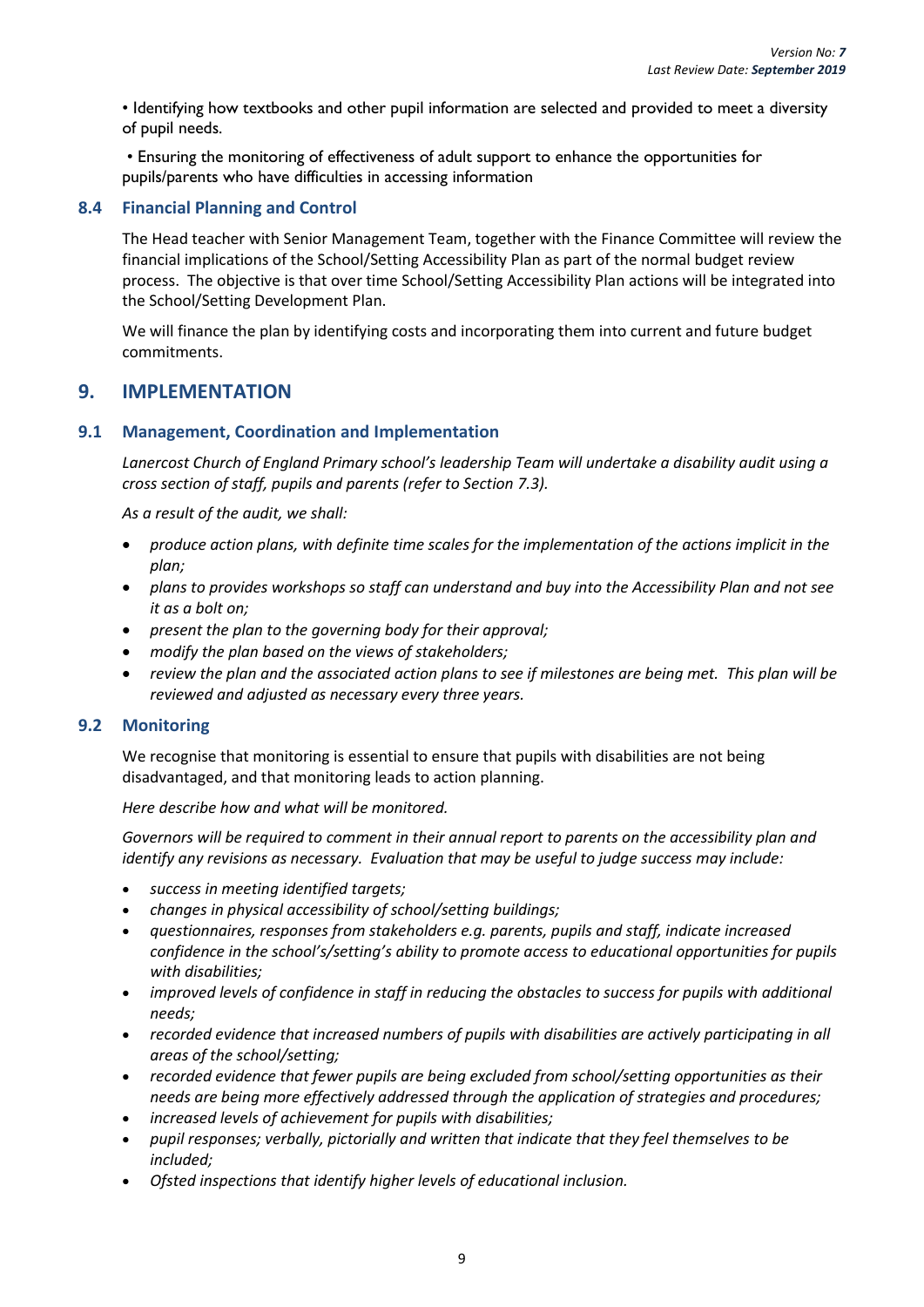## <span id="page-13-0"></span>**9.3 The role of the LA in increasing accessibility**

*Governors may wish to comment in their report to parents on the impact the LA has had upon supporting the school to achieve successful implementation of their accessibility plan (where relevant). This may include identifying how the LA has:*

- *provided training and awareness opportunities on issues regarding inclusion to staff, governors and parents and how this has been used in school to promote inclusion e.g. uptake of Dyslexia Friendly status, Inclusion Quality Mark, attendance on courses, use and adaptation of LA provided information, etc.;*
- *promoted collaboration through the provision of information aimed at sharing good practice;*
- *encouraged liaison between special and mainstream schools to share expertise and pupil placement;*
- *ensured that schools/settings are aware of support services that provide advice to schools/settings and staff;*
- *provided specialist help to identify ways forward in increasing the inclusion of all pupils;*
- *linked building adaptations to refurbishment and capital building works;*
- *informed schools/settings how information can be provided in a number of different formats.*

#### <span id="page-13-1"></span>**9.4 Accessing the School's Plan**

- *Plans could be made to investigate symbol software to support learners with reading difficulties.*
- *Raising awareness of font size and page layouts will support pupils with visual impairments.*
- *Auditing the school library to ensure the availability of large font and easy read texts will improve access.*
- *Auditing signage around the school/setting to ensure that is accessible to all is a valuable exercise.*
- *Auditing the use of, and methods of displaying materials around the school/setting.*

*This will be done through:* 

- *presentation in a section on the school/setting website open to all visitors to the site;*
- *mention in the head teacher's newsletter of the availability of the plan;*
- *open evening/parents' forum with this as a theme.*

*We will ensure that the plan is available in different formats where requested*

*The school/setting will achieve successful implementation of the accessibility plan with continued support in the areas of:*

- *providing training and awareness opportunities to staff, Governors and parents/carers on issues regarding equality and inclusion;*
- *providing targeted training for particular groups of pupils/staff;*
- *promoting collaboration through the provision of information and the sharing of good practice;*
- *encouraging liaison between other local schools/settings including special schools;*
- *seeking support/advice from outside the school/setting, from services, other agencies and organisations;*
- *ensuring that the school/setting is aware of all support services that provide advice to schools/settings and staff.*

## <span id="page-13-2"></span>**10. RELATED POLICIES**

The Accessibility Plan should be read in conjunction with the following policies, strategies and documents:

- Curriculum Policies
- Single Equality Scheme/Objectives
- Staff Training and Development Plan
- Governor Training Plan
- Health & Safety Policy
- Special Educational Needs and Disabilities Policy, Local Offer Response & Information Report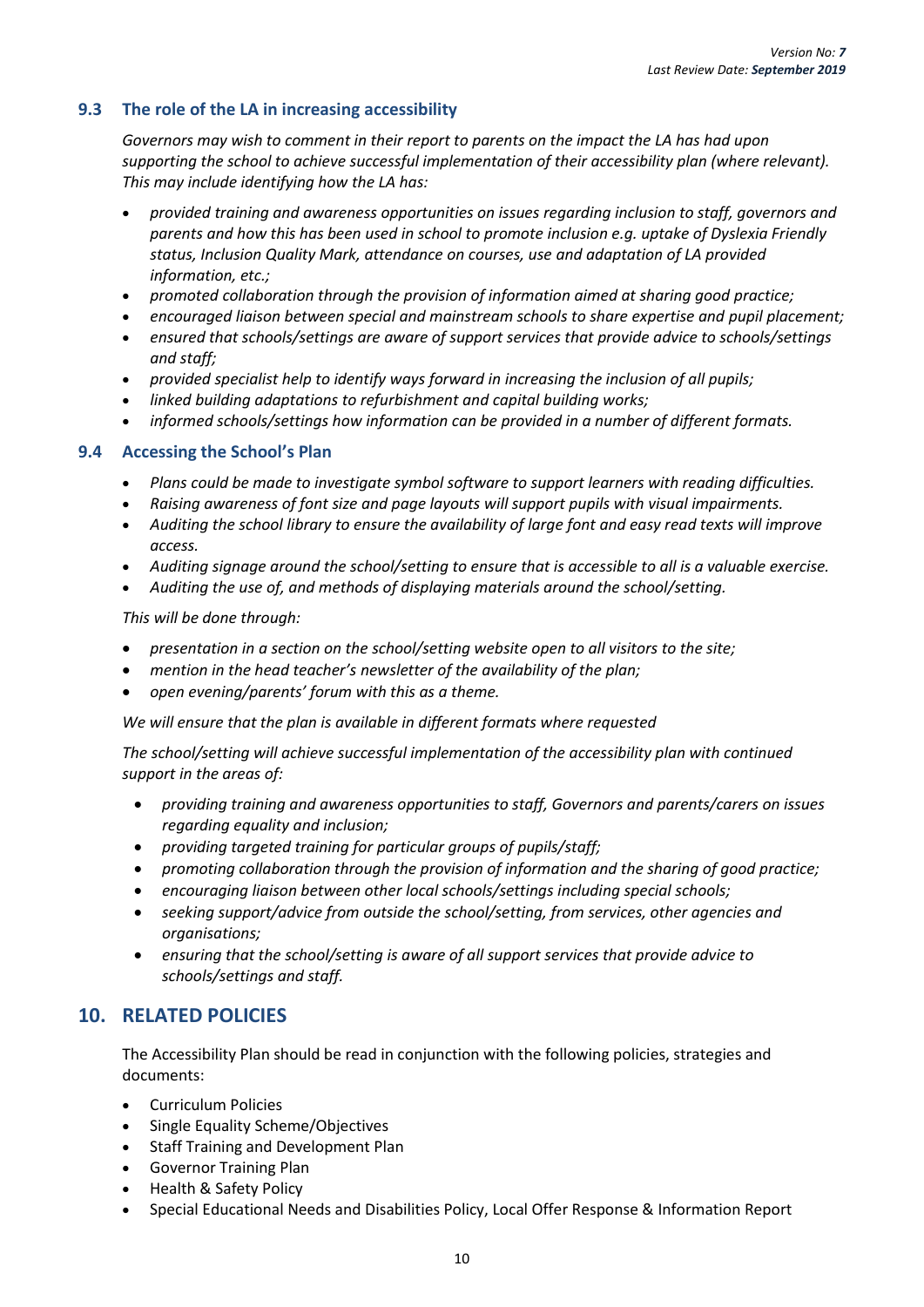- Off-Site Visits Procedures
- Whole School Behaviour Policy & procedures
- School Development Plan
- Asset Management Plan
- Complaints Procedures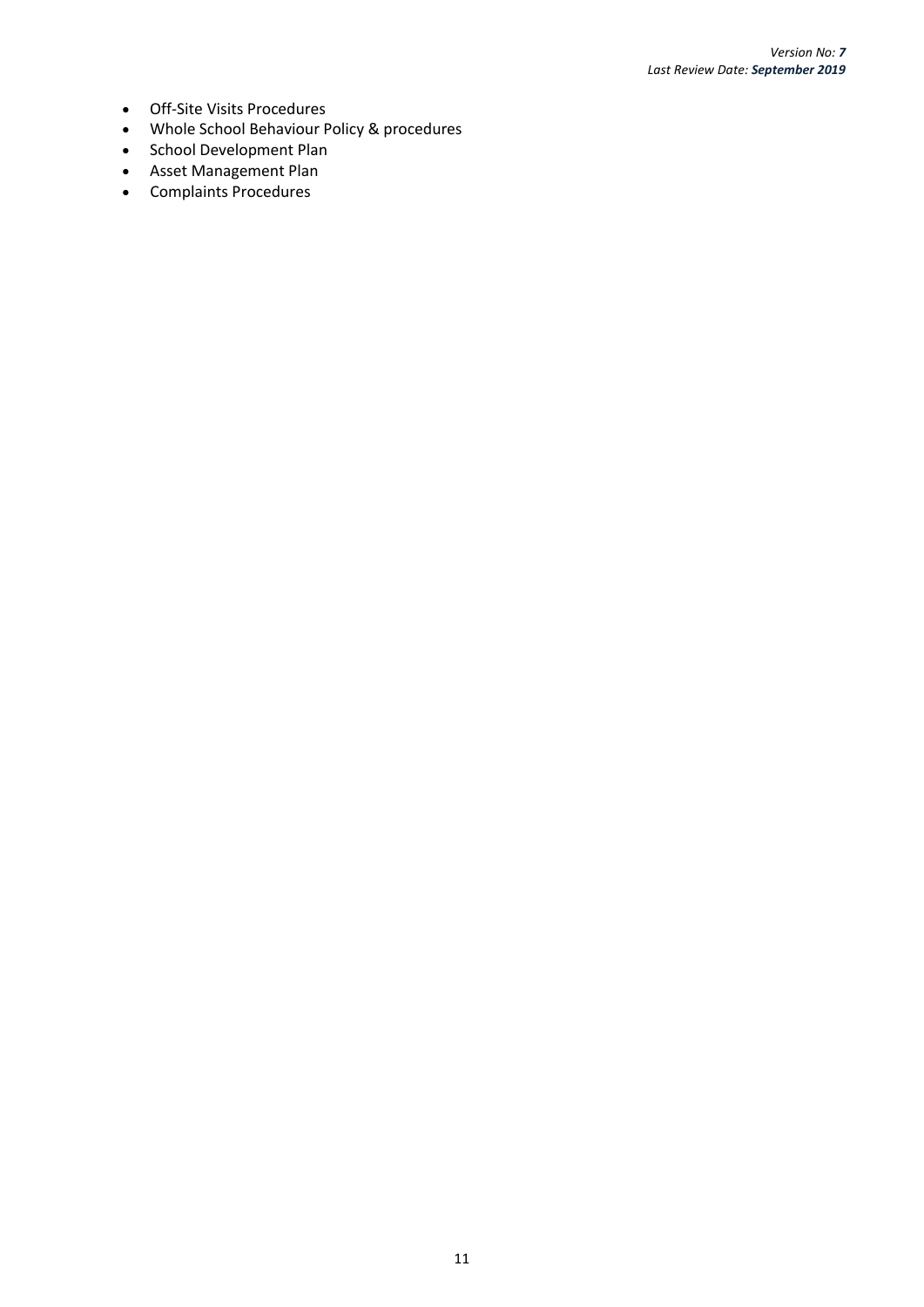*This page is intentionally blank for printing purposes*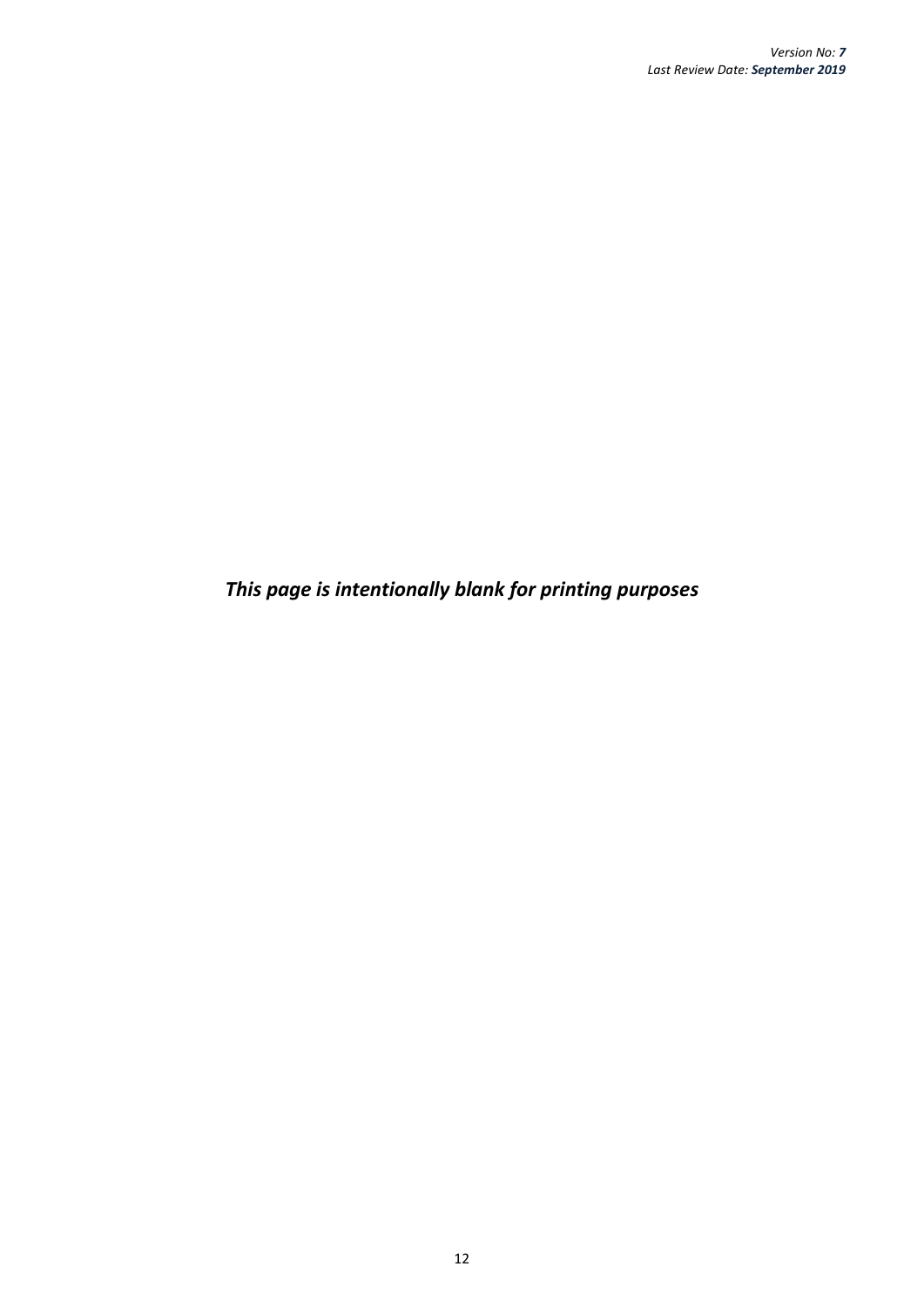#### **Lanercost CE Primary School Access Plan**

## **Increase the extent to which disabled pupils can participate in the school curriculum**

| <b>Targets</b>                                                                    | <b>Strategies</b>                                                                                  | <b>Outcome</b>                                                                              | <b>Time frame</b>                     | <b>Goal Achieved</b>                             |
|-----------------------------------------------------------------------------------|----------------------------------------------------------------------------------------------------|---------------------------------------------------------------------------------------------|---------------------------------------|--------------------------------------------------|
| Raise attainment<br>and increase<br>enjoyment for<br>pupils with<br>special needs | Termly meeting to<br>consider special<br>needs<br>identification and<br>provision for any<br>pupil | Identified<br>children make<br>more rapid<br>progress in<br>curricular and<br>other targets | Termly from<br>Autumn 2001<br>onwards | Meetings take place on a<br>termly basis         |
| Annually review<br>risk assessment<br>relating to                                 | Monitor school<br>needs and review<br>as necessary                                                 | Training to be<br>carried out for<br>relevant staff<br>regarding                            | Summer 2010                           | Increased inclusion and<br>access to curriculum. |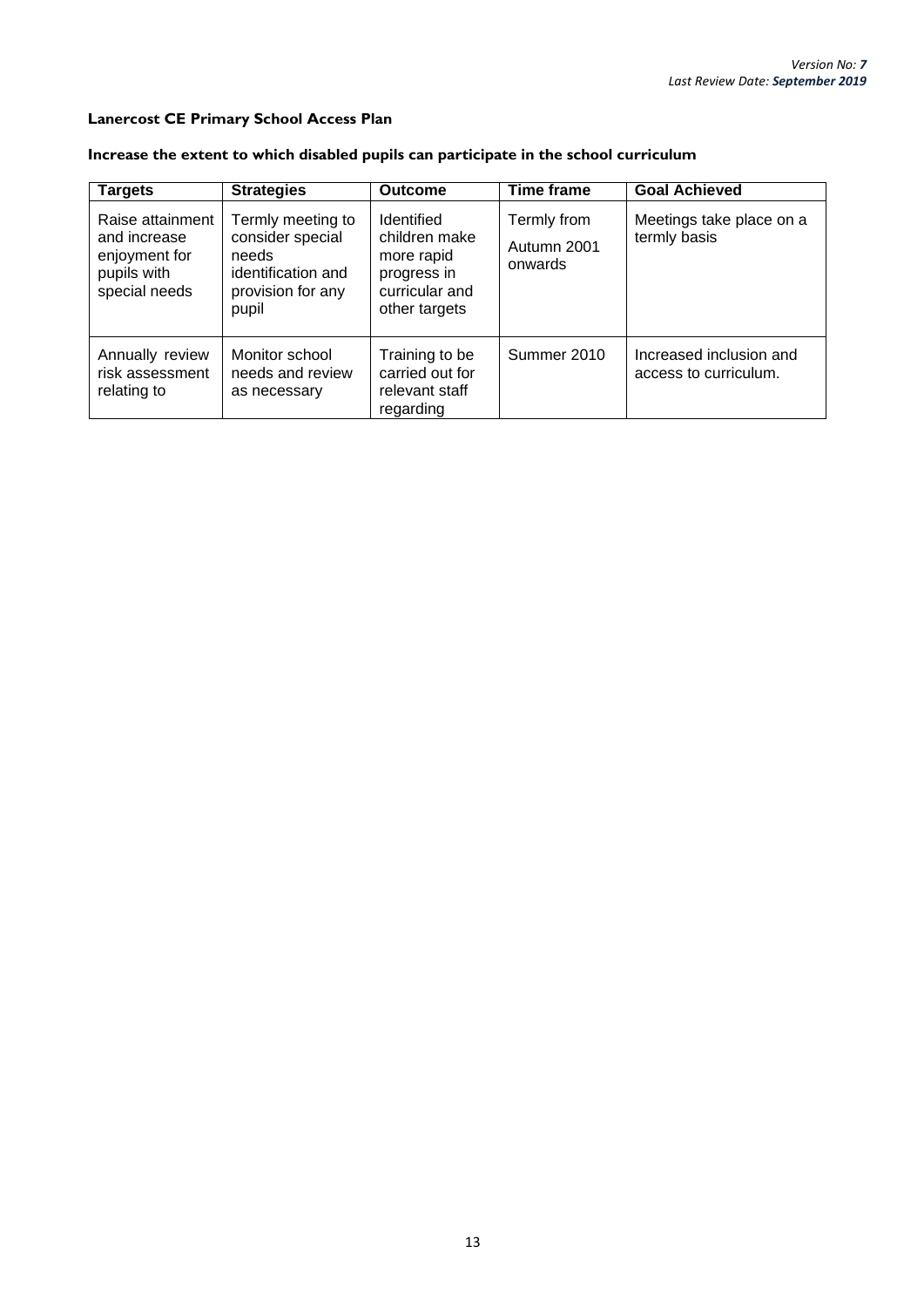| manual<br>handling.                                                                               |                                                                                                                                                                   | physical<br>handling of<br>children with<br>special needs                                |                        | Continuous review of<br>good practice and<br>legislation |
|---------------------------------------------------------------------------------------------------|-------------------------------------------------------------------------------------------------------------------------------------------------------------------|------------------------------------------------------------------------------------------|------------------------|----------------------------------------------------------|
| Ensure teaching<br>assistant<br>support is used<br>effectively                                    | Annual PM<br>meetings to review<br>TA roles and<br>responsibilities<br>Termly meeting to<br>review allocation<br>of TA time and<br>teaching<br>groups/individuals | Available TA<br>time and<br>expertise is<br>monitored and<br>evaluated<br>regularly      | Spring 2006<br>onwards | All teaching assistants<br>have annual PM meetings       |
| Training for<br>teacher(s), TA(s)<br>in low incidence<br>needs as<br>appropriate eg<br><b>ASD</b> | Application for an<br>accredited training<br>course                                                                                                               | School staff<br>able to cater for<br>current pupil<br>needs with less<br>outside support | Ongoing                | Referral made to access<br>LA advice and support         |
| Teachers make                                                                                     | Identify training                                                                                                                                                 | Teachers use a                                                                           | Ongoing                |                                                          |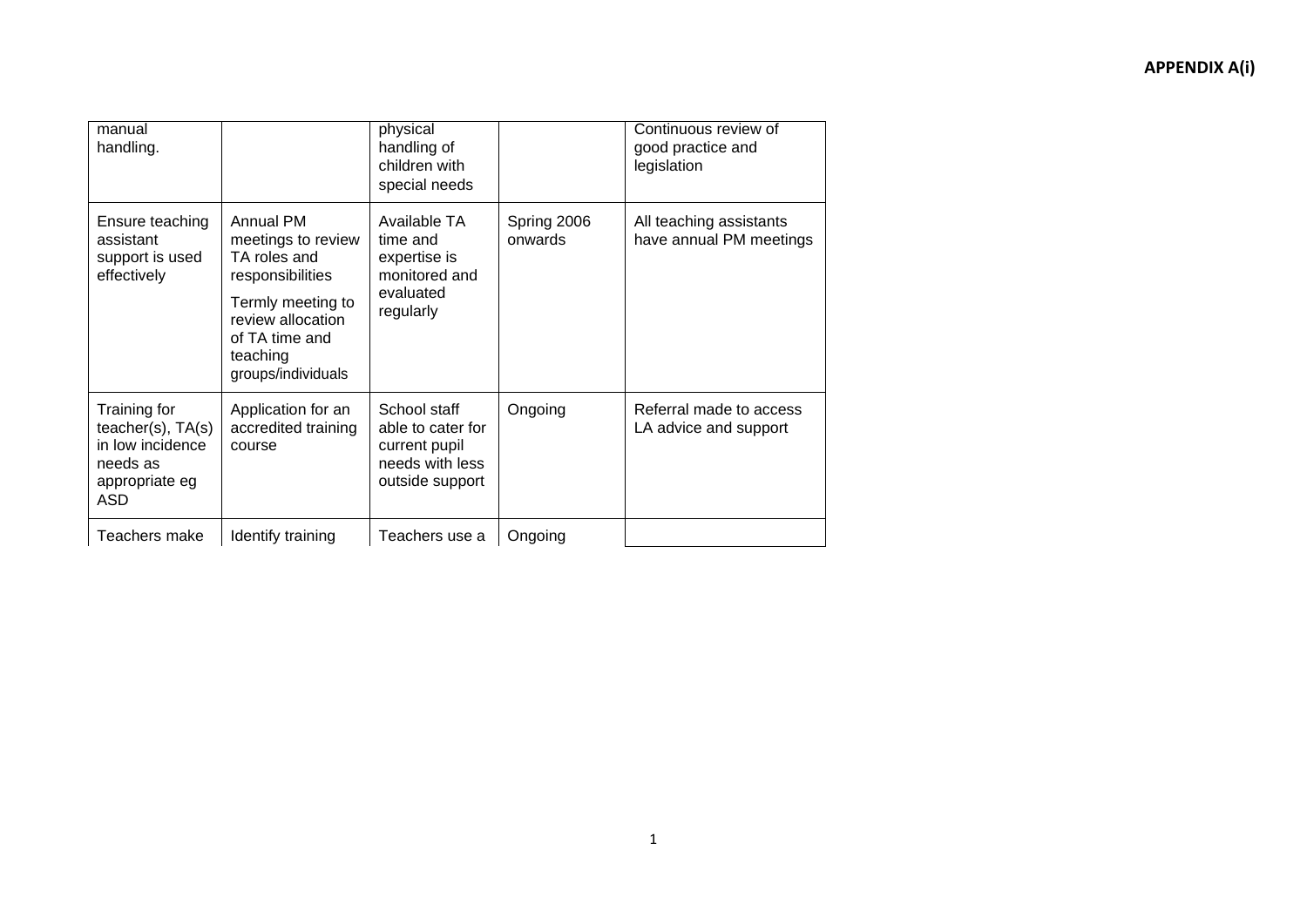| <b>Statement</b>                                              | <b>Evidence</b>                                                | <b>Action Required</b>           |
|---------------------------------------------------------------|----------------------------------------------------------------|----------------------------------|
| The layout of areas allows                                    | Ramped access to main door                                     |                                  |
| access for all pupils, such as                                |                                                                |                                  |
| Academic areas: eg,                                           | Most doors are wide enough for                                 | Ongoing as school                |
| classrooms, hall, library                                     | wheelchair access                                              | improvements take place          |
| Sporting Areas: eg, gym,                                      | Ramped access to school                                        |                                  |
| outdoor sporting facilities                                   | playground and field. Dacre                                    |                                  |
|                                                               | Hall is used for PE/Drama<br>lessons in the winter and this is |                                  |
|                                                               | now fully accessible for disabled                              |                                  |
|                                                               | people, including wide doors at                                |                                  |
|                                                               | ground level/ stair lift and a                                 |                                  |
|                                                               | disabled toilet.                                               |                                  |
| Social areas: e.g. staff room                                 | Most doors are wide enough for                                 | Ongoing as school                |
|                                                               | wheelchair access.                                             | improvements take place          |
|                                                               | Sheltered areas created in                                     |                                  |
|                                                               | playground.                                                    |                                  |
| Play areas: eg, playground, wet                               | Ramped access to school                                        | Ongoing as school                |
| play area                                                     | playground.                                                    | improvements take place.         |
|                                                               |                                                                |                                  |
| Pupils who use wheelchairs can                                | There is one ramp in place for                                 | Ongoing as school                |
| move freely around school with                                | access to main reception area.                                 | improvements take place.         |
| the exception of the step in<br>Class 4.                      | Most doors are wide enough for<br>wheelchair access.           |                                  |
| Toilet facilities have sufficient                             | No hoist or changing bed in                                    | To be reviewed as necessary.     |
| room to accommodate a hoist                                   | place. There is a shower.                                      | Ongoing as school                |
| and changing bed if needed.                                   |                                                                | improvements take place.         |
| Showers are available and                                     |                                                                |                                  |
| accessible.                                                   |                                                                |                                  |
| Pathways around school are                                    | All outside areas are flat or                                  |                                  |
| safe and well signed.                                         | ramped                                                         |                                  |
| Parking arrangements are                                      | Parking area safe.                                             |                                  |
| logical and safe.                                             |                                                                |                                  |
| Emergency and evacuation                                      | Alarms are auditory.                                           | Fire Inspector to be asked about |
| systems INFORM ALL pupils.<br>Alarms are visual (flashing) as | Regular fire drills take place.<br>Fire inspections have taken | visual alarms.                   |
| well as auditory.                                             | place.                                                         |                                  |
| Tactile signs, including lifts with                           | Not in place                                                   | Signage to be reviewed and       |
| tactile buttons help disabled                                 |                                                                | introduced should the need       |
| learners to use the building.                                 |                                                                | arise for any disabled or SEN    |
|                                                               |                                                                | child.                           |
| Signs are uncomplicated and                                   | School<br>been<br>has                                          |                                  |
| unambiguous. School décor                                     | redecorated.<br>Most<br>areas                                  |                                  |
| provides appropriate contrast                                 | contain at least 2 contrasting                                 |                                  |
| and harmony for pupils with                                   | colours.                                                       |                                  |
| visual impairment, autism or<br>epilepsy                      |                                                                |                                  |
| All areas are well lit                                        | Good natural light throughout is                               |                                  |
|                                                               | variable. Rooms with little or no                              |                                  |
|                                                               | natural light have daylight                                    |                                  |
|                                                               | fluorescent tubes to increase                                  |                                  |
|                                                               | ambient light.                                                 |                                  |
| Steps are taken to reduce                                     | All doors are soundproofed                                     |                                  |
| background noise for hearing                                  |                                                                |                                  |
| impaired pupils by considering a                              | All classrooms are carpeted or                                 |                                  |
| room's acoustics, noisy                                       | have sound reducing lino                                       |                                  |
| equipment etc.                                                |                                                                |                                  |

## **Identifying Barriers to Access Appendix A – Physical Access**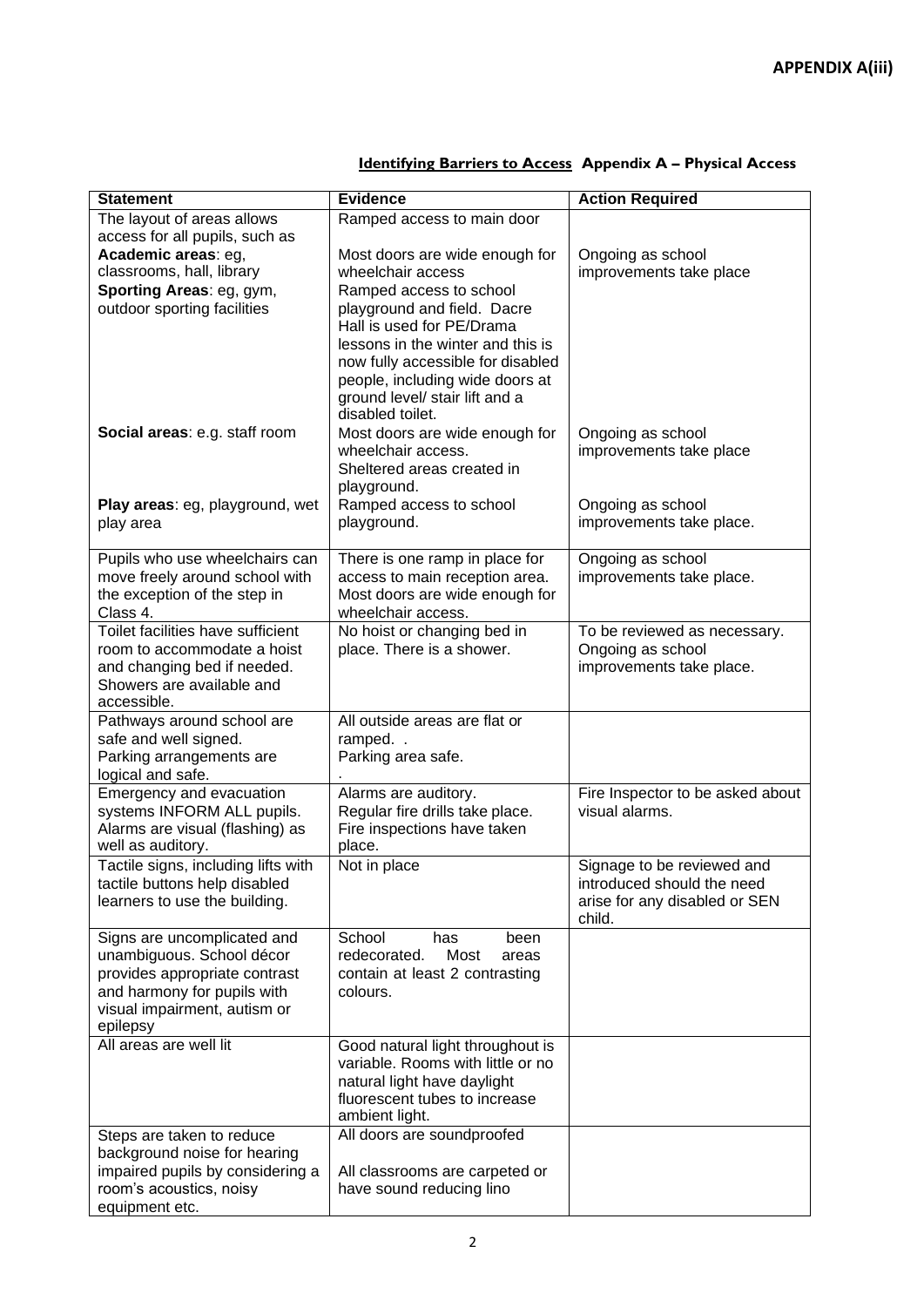## **APPENDIX A(iii)**

| Furniture and equipment<br>selected, adjusted and located<br>appropriately, eg, height<br>adjustable tables are available, | Furniture is not adjustable but is<br>at sufficient height for disabled<br>children in all classrooms. | Suitable furniture and/or<br>equipment to be purchased as<br>required should the school have<br>a disabled child enrol. |
|----------------------------------------------------------------------------------------------------------------------------|--------------------------------------------------------------------------------------------------------|-------------------------------------------------------------------------------------------------------------------------|
| low level sinks etc                                                                                                        |                                                                                                        |                                                                                                                         |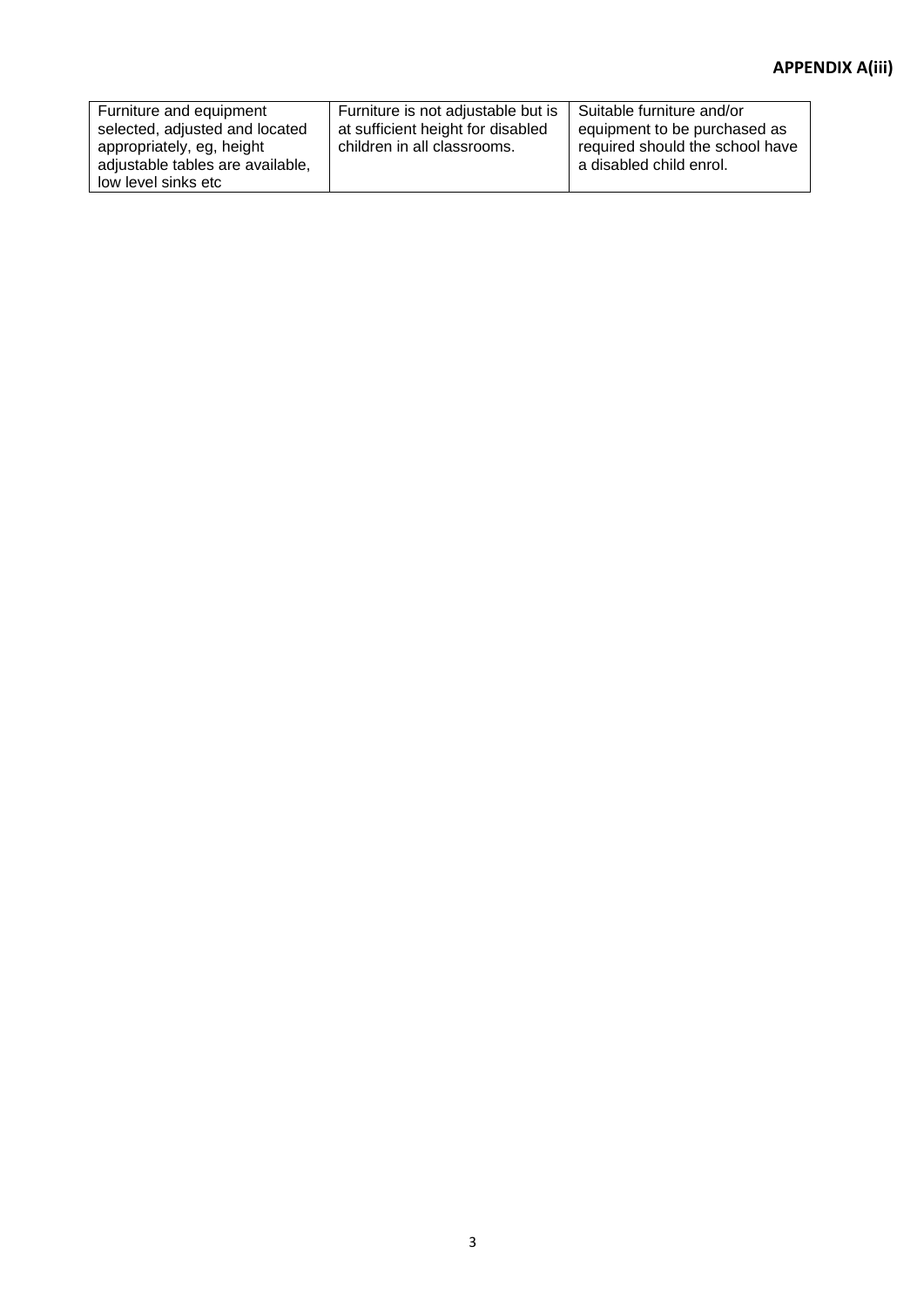## **Lanercost CE Primary School Access Plan**

#### **Improving the Physical Environment of Schools**

| <b>Targets</b>                                                                 | <b>Strategies</b>                                                                                           | <b>Outcome</b>                                                                                                                                                    | <b>Time</b><br>frame | <b>Goal Achieved</b>                                                                                                                                                                                                                         |
|--------------------------------------------------------------------------------|-------------------------------------------------------------------------------------------------------------|-------------------------------------------------------------------------------------------------------------------------------------------------------------------|----------------------|----------------------------------------------------------------------------------------------------------------------------------------------------------------------------------------------------------------------------------------------|
| Maximise access<br>of environment<br>with low cost<br>adaptations.             | Provide disabled<br>access to the<br>Garden. Ensure<br>that Garden is<br>accessible to<br>wheelchair users. | Good practice in<br>accommodating needs<br>of pupils with physical<br>disabilities and visual<br>impairment.<br>Improved surroundings<br>for all pupils and staff | 2017-20              |                                                                                                                                                                                                                                              |
| Take steps to<br>reduce<br>background noise<br>for hearing<br>impaired pupils. | Fully carpet every<br>classroom                                                                             | Improved acoustics in<br>classroom. Less<br>background noise.<br>Improved safety and<br>quality of surroundings<br>through appropriate<br>flooring.               | 2015-17              | All classrooms now fully<br>carpeted which has<br>resulted in lower noise<br>levels and improved<br>acoustics. Additionally,<br>the classroom has<br>become a more<br>comfortable and<br>pleasant environment<br>for staff and pupils alike. |
| Take steps to<br>reduce<br>background noise<br>for hearing<br>impaired pupils. | Make adjustments<br>to improve<br>acoustics through<br>replacement of<br>partition.                         | Improved acoustics<br>and minimise audio<br>disruption.<br>Appropriate width of<br>door to accommodate<br>wheelchair access                                       | 2016                 | New door/partition in<br>class 2 has minimised<br>noise disruption. Door is<br>wide enough to<br>accommodate a<br>wheelchair.                                                                                                                |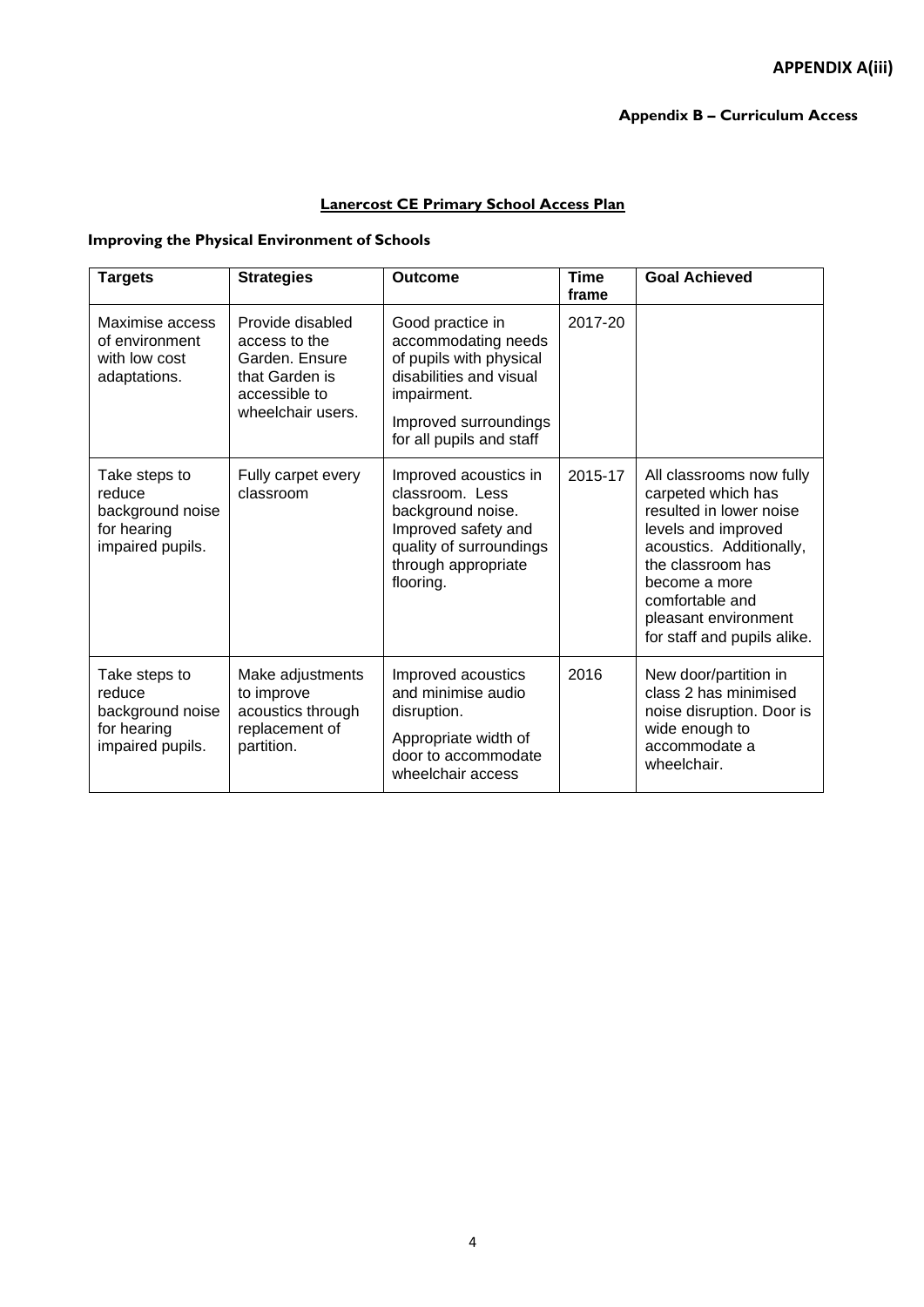# **APPENDIX A(iii)**

| Incorporation of<br>appropriate<br>colour schemes<br>when refurbishing<br>to benefit pupils<br>with visual<br>impairment                                                                                                                | 2 tone colour<br>scheme to be used<br>throughout<br>classrooms                                                                                                       | Enhance abilities for<br>visually impaired<br>pupils to view their<br>surroundings.<br>Improve the<br>surroundings for all<br>pupils and staff                  | 2017-<br>2020 | Tollets have been<br>redecorated.                                                                        |
|-----------------------------------------------------------------------------------------------------------------------------------------------------------------------------------------------------------------------------------------|----------------------------------------------------------------------------------------------------------------------------------------------------------------------|-----------------------------------------------------------------------------------------------------------------------------------------------------------------|---------------|----------------------------------------------------------------------------------------------------------|
| Improve access<br>to play areas for<br>those with<br>mobility<br>difficulties                                                                                                                                                           | Provide more areas<br>of shelter and<br>improve surfaces of<br>play areas to<br>enable easier<br>access to those<br>with mobility<br>difficulties                    | Easier access to<br>outdoor play areas                                                                                                                          | 2016-17       | A sheltered reading<br>pagoda has been<br>provided as well as<br>improved surfacing<br>under play areas. |
| Modifications to<br>school make<br>better use of<br>space and<br>improve KS1<br>toilet facilities.                                                                                                                                      | New build                                                                                                                                                            | Provide on site<br>facilities accessible to<br>all. Disabled toilets<br>provided for pupils and<br>adults.                                                      | 2010-11       | Disabled toilet and infant<br>toilets provide<br>accessible toilets and<br>washbasin area from<br>class1 |
| Improve available<br>accommodation<br>by extending<br>teaching space<br>as well as office<br>and meeting<br>space                                                                                                                       | <b>School House</b>                                                                                                                                                  | School house<br>providesenhanced<br>spaces for office,<br>meeting and teaching<br>use.                                                                          | 2017-18       |                                                                                                          |
| To review<br>regularly and at<br>least annually as<br>part of the SIP, all<br>areas of the<br>school in order to<br>ensure there are<br>no physical<br>barriers to access<br>for pupils with a<br>range of<br>disabilities.<br>Continue | To track progress<br>against original<br>School Access Plan<br>objectives.<br>To update the LA<br>on progress and<br>works carried out<br>as part of AMP<br>reviews. | Full physical access to<br>the school and<br>curriculum<br>Regular review of<br>premises<br>Access plan progress<br>reported within School<br>Prospectus and in | Annually      |                                                                                                          |
| implementation of<br>plan.                                                                                                                                                                                                              |                                                                                                                                                                      | separate<br>communication to<br>existing parents.                                                                                                               |               |                                                                                                          |
| use of a range of<br>teaching styles<br>and differentiate<br>according to<br>learning styles                                                                                                                                            | opportunities for<br>whole school staff<br>participation,<br>discussion and<br>implementation                                                                        | repertoire of<br>teaching styles<br>and provide<br>opportunities to<br>accommodate a<br>range of<br>learning styles                                             |               |                                                                                                          |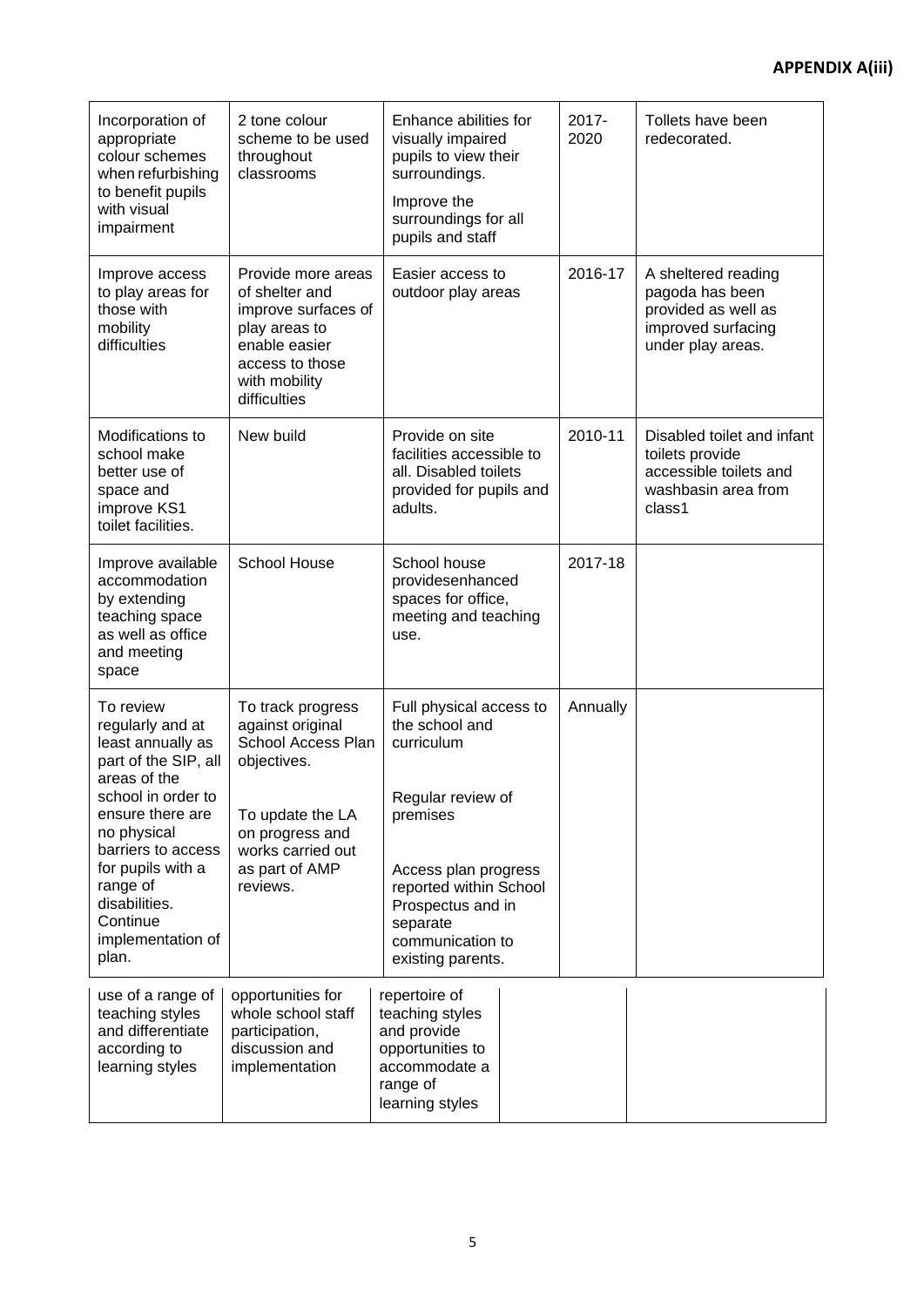# **APPENDIX A(iii)**

#### **Lanercost CE Primary School Access Plan**

#### **Improving the delivery of information to disabled pupils**

| <b>Targets</b>                                                                                   | <b>Strategies</b>                                                                                                                 | <b>Outcome</b>                                                                                         | <b>Time frame</b>      | <b>Goal Achieved</b> |
|--------------------------------------------------------------------------------------------------|-----------------------------------------------------------------------------------------------------------------------------------|--------------------------------------------------------------------------------------------------------|------------------------|----------------------|
| Review<br>availability of<br>written material in<br>alternative<br>formats                       | If required contact<br><b>SEN Service / LA</b><br>for information re<br>adapting written<br>materials into<br>alternative formats | Ability of school to<br>ensure availability<br>of material in<br>alternative<br>formats as<br>required | As necessary           |                      |
| Annually review<br>school's ability to<br>be able to<br>produce large<br>print<br>transcriptions | To produce<br>materials in large<br>print                                                                                         | School to produce<br>large print<br>materials as<br>required for<br>students                           | As necessary           |                      |
| Annually review<br>need to produce<br>symbol materials                                           | If required<br>purchase<br>appropriate<br>software and<br>training in<br>production of<br>symbol materials                        | School to respond<br>immediately to<br>needs of pupils<br>requiring pictorial<br>support materials     | 2008/09 and<br>ongoing |                      |
| To maintain<br>above practice<br>and review on<br>annual basis                                   | Ask parents/carers<br>if they prefer<br>communications to<br>be sent from<br>school in a<br>different format                      | Information<br>available for<br>parents/carers<br>and pupils in a<br>variety of formats                | Ongoing                |                      |